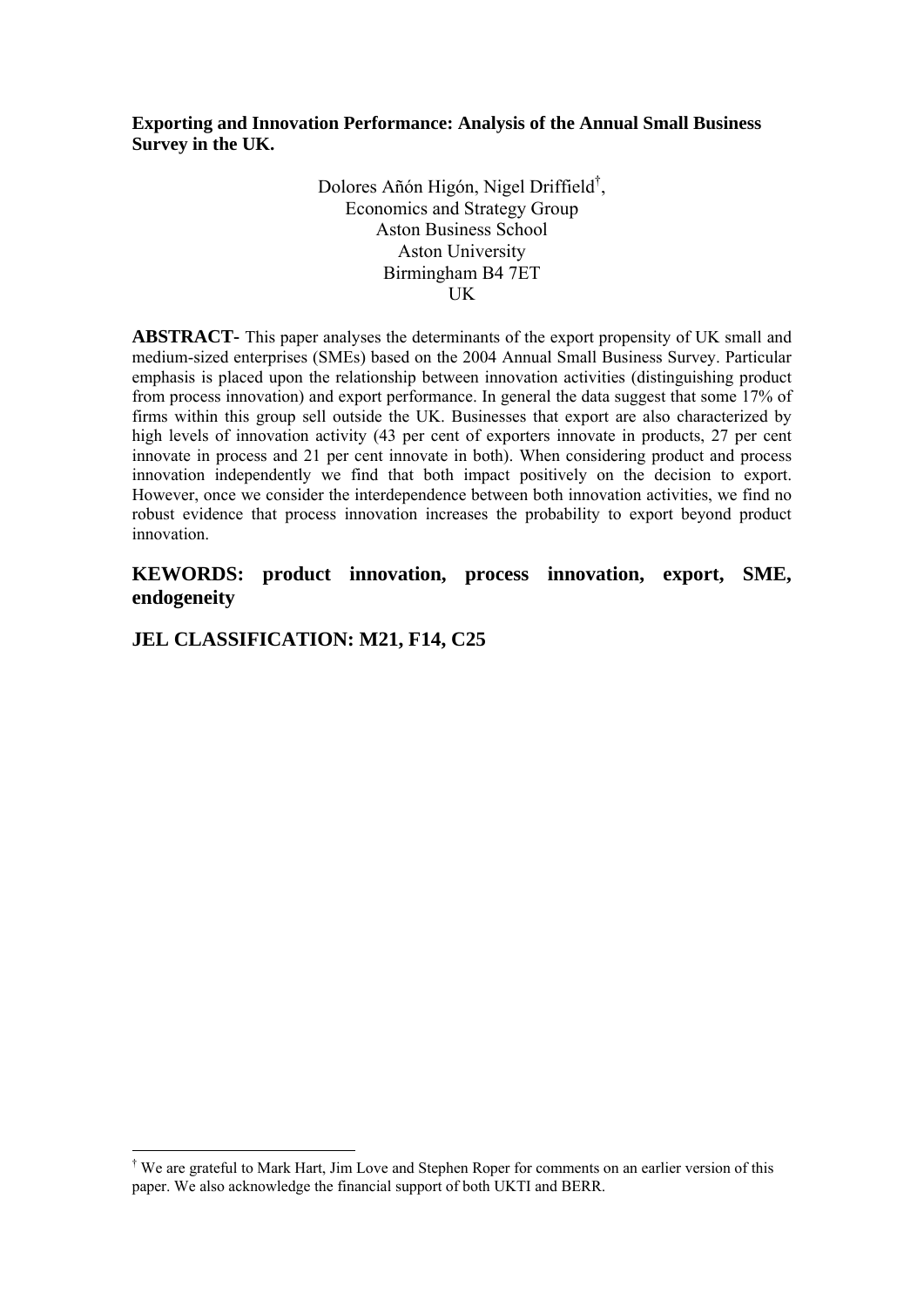## **1. Introduction**

The purpose of this paper is to investigate the link between innovation and exporting amongst UK small and medium enterprises (SMEs). This is becoming an ever more important question. Notwithstanding the disadvantages that SMEs face due to their reduced dimension (McDougall et al., 1994), several studies have reported their growing involvement in overseas activities (Bonaccorsi, 1992; Calof, 1994). However, there is still no consensus on the specific mechanisms by which they are able to overcome these disadvantages and succeed in the international markets.

As well as being a contentious in the academic literature, the links between innovation and exporting are important policy questions. From a policy perspective this is becoming more important. Governments around the world are putting more and more resources into trying to boost innovation. To quote from a recent DUIS policy document:

 *"Britain can only succeed in a rapidly changing world if we develop the skills of our people to the fullest possible extent, carry out world class research and scholarship, and apply both knowledge and skills to create an innovative and competitive economy".*  Similarly, from BERR rationale for intervention:

*"Innovative businesses benefit the UK economy: delivering added value; high quality jobs; successful businesses; better products and services for customers; and new, more environmentally friendly, processes…… In order to deliver Government's overall ambition for wealth creation and productivity growth, sustained business investment in innovation will be necessary."*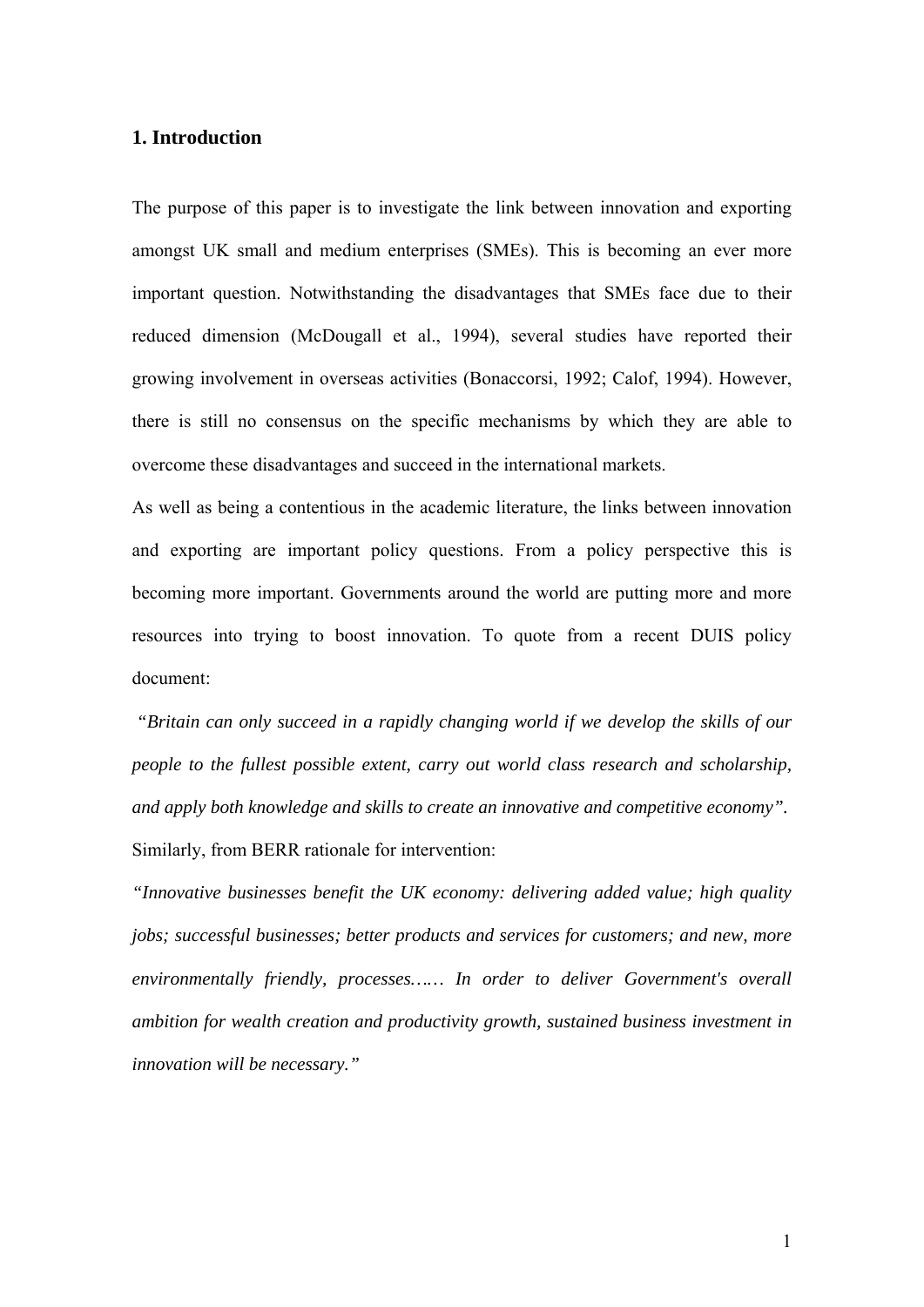Thus, it is widely accepted that the wealth of a country or region is directly linked to levels of R&D and innovation<sup>1</sup>. Further, it is becoming recognised in the more general literature, that there are links between exporting activity and innovation. Indeed, our access to these data was prompted by a request from  $UKTI<sup>1</sup>$  that we examine the Annual Small Business Survey for evidence of exporting behaviour in small firms, and links to innovation. Harris and Li (2005a, 2006a,b) demonstrate, both through a review of the literature and through original empirical work, that links exist between exporting behaviour and innovative behaviour. As with many studies in this area, while Harris and Li(2006b) find evidence to support the hypothesis of exporting leading to innovation, they equally conclude that the situation is far from clear cut. Irrespective however of the ability of researchers to identify clear causal links, this places a further burden or expectation on policy makers. On the one hand, this places more emphasis on policy makers to stimulate exports, and on the other it gives a greater justification for doing so. Most developed countries have a range of schemes aimed at encouraging exporting behaviour in small firms, though the evidence on their success is rather mixed.

There is however a very large literature on the links between innovation and exporting in general, and indeed a recent review paper (Wagner, 2007) cites over 120 papers in this area. More generally, Girma et al (2007) compare the case of the UK and Ireland, highlighting the status of being an exporter as being the important determinant of innovation, and also highlighting the importance of the stage of development of the firm, something ignored often in the economics literature.

Although previous empirical research on the determinants of export performance is high in volume, there are still insufficient studies concerning the internationalisation process of SMEs and the factors that determine their success. In particular, and in contrast to

 1 HM Treasury (2003) *Productivity in the UK: 4 – The Local Dimension*.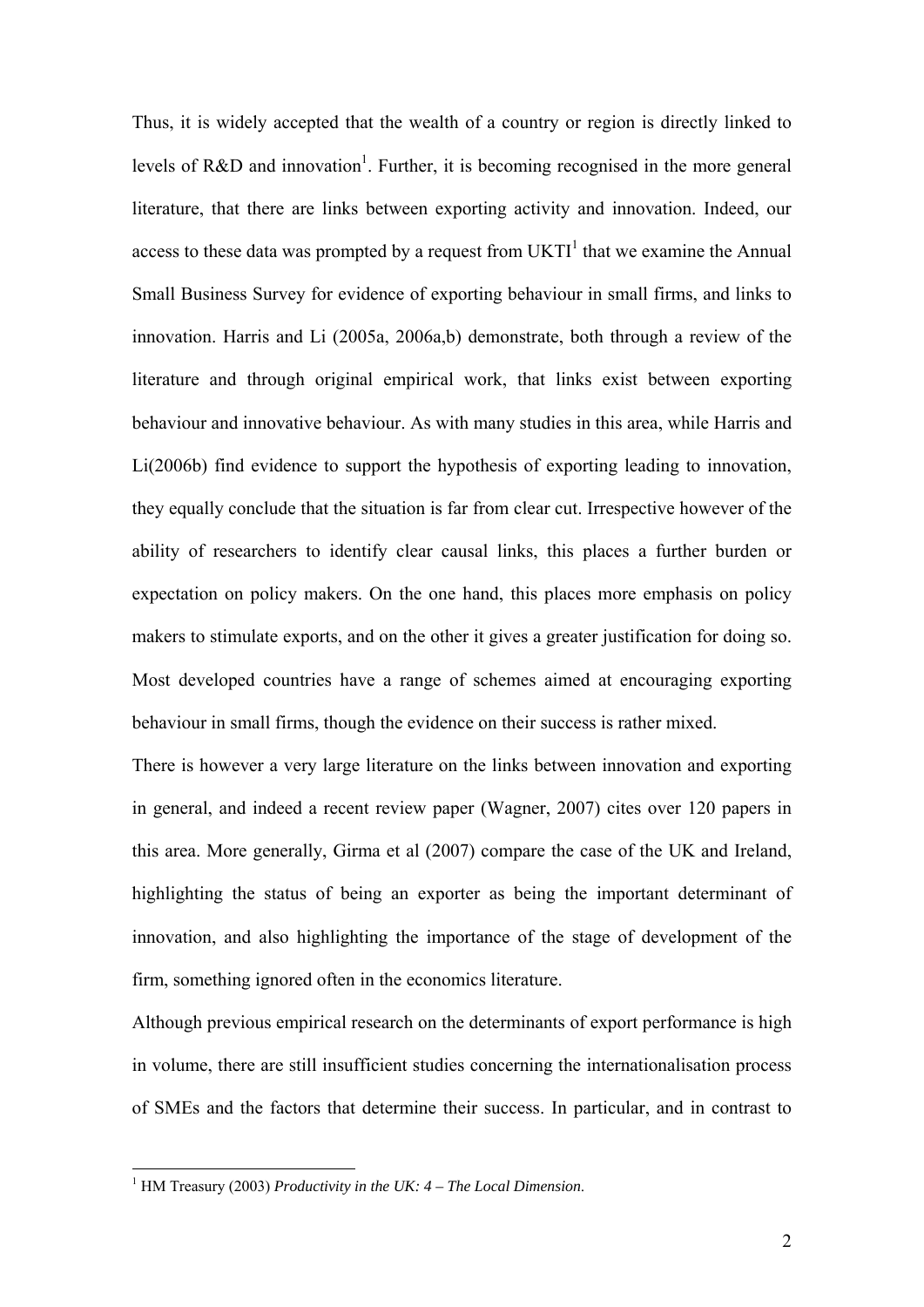studies of larger firms, the importance of technological development and innovation has received much less attention than factors such as the firm's demographic or management characteristics (Nassimbeni, 2001). However, it is generally understood that the traditional model of viewing exporting behaviour, based on life cycle models for example is now redundant, and that firms are becoming exporters much earlier in their development, and at a smaller scale. As such, it is necessary to understand more about the relationships between innovation and exporting amongst SMEs.

This paper presents some empirical analysis of the factors determining the export behaviour of UK SMEs. We offer numerous extensions on the existing literature. First, we focus on small and medium UK businesses. In the literature, as already noted, few works can be found where the unit of analysis is the small or very small firm. Second, we distinguish between the effects of product and process innovation on the export propensity, and, at the same time, we take account of the endogeneity of innovation. Third, while most of the empirical studies analysing the role of innovation on export performance have been based on measures of R&D, few studies have distinguished between product and process innovation. Even when this is the case, process and product innovation are then treated as exogenous or at least as predetermined.

This paper proceeds as follows. The next section provides an overview of previous theoretical and empirical work on the decision to export to motivate their determinants and in particular, on the role of innovation. Section 3 summarizes the main features of the data. Section 4 elaborates on the empirical framework for estimating the impact of the endogenous modes of innovation on export performance of SMEs. The empirical findings are presented in Section 5, and the last section concludes.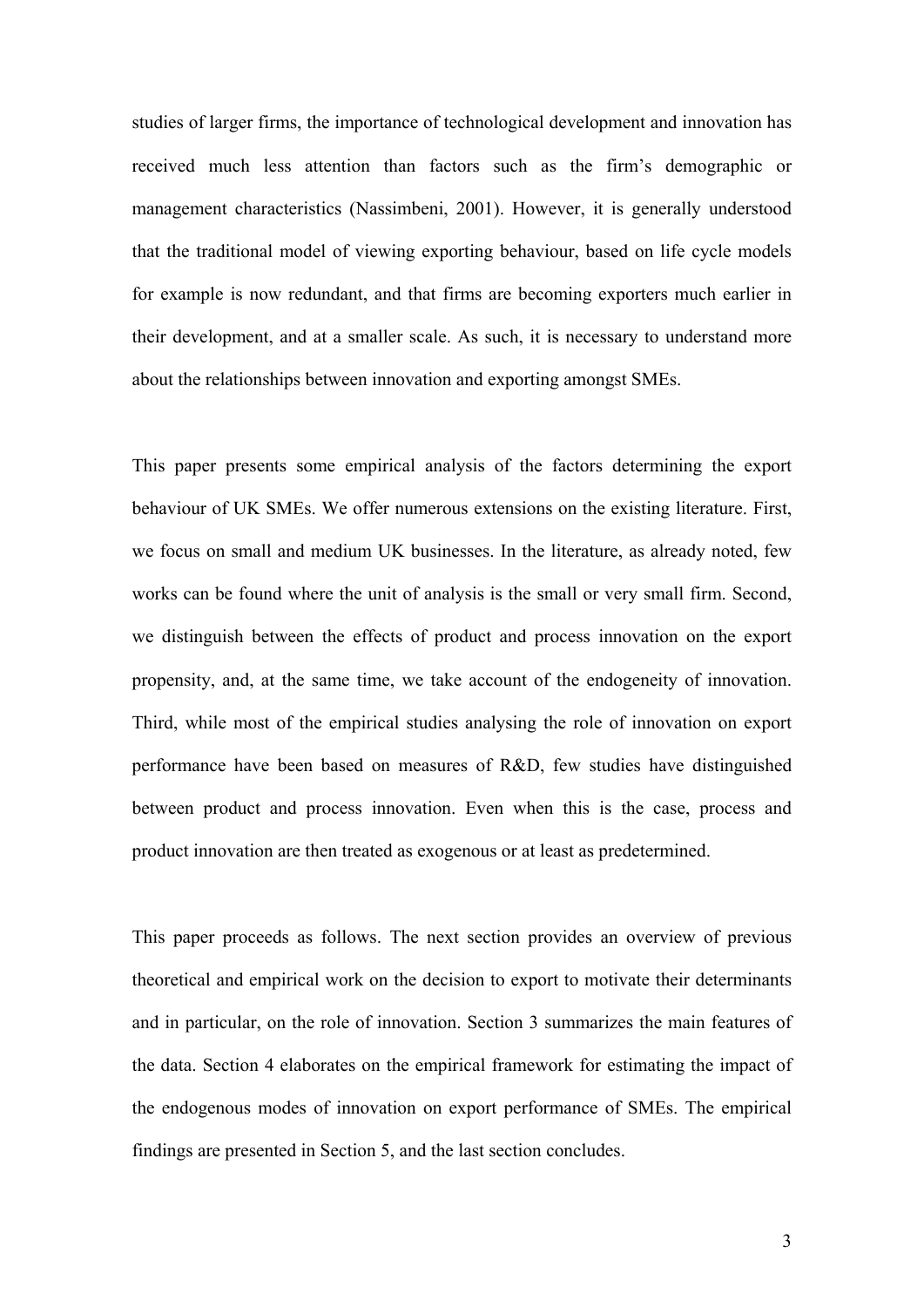### **2. Evidence on exporting and innovation.**

There is a large literature that is concerned with the relationship between exporting behaviour and innovation. Much of this employs data from either bespoke surveys designed for the purpose, or the Community Innovation Survey (CIS), see for example Lefebvre and Lefebvre (2001), Roper and Love **(**2002), or most recently Lachenmaier and Wößmann (2006) and Roper et al.  $(2006)^2$ . It is noticeable that the focus on this work is on trade flows, or studies of large firms within industries, see for example Braunerhelm (1996), Roberts and Tybout (1997), and Bernard and Jensen (1999, 2001). Much of this finds a link between innovation and exporting, though some papers are more successful than others in identifying a causal relationship. Typically this work is based on manufacturing firms only. From a different perspective, Lages et al. (2004) find similar results, though in the context of a qualitative piece of work than includes analysis of "softer" issues such as branding. Again it is noticeable that the focus for such work is on larger firms.

Various empirical studies have emphasized the role of innovation as an important determinant of export performance (Zhao and Li, 1997; Lefebvre et al., 1998; Roper and Love, 2002). However, evidence based on firm level analysis, and in particular on smaller firms is not as conclusive<sup>3</sup>. Typically, the first problem is in measuring innovation. Kumar and Siddharthan, (1994) for example show that the relationship between innovation and export performance appears weak when innovation is measured exclusively by means of R&D indicators This has lead to an understanding of the need to measure innovation more carefully than simply through R&D spend, and the results presented here highlight the importance of this.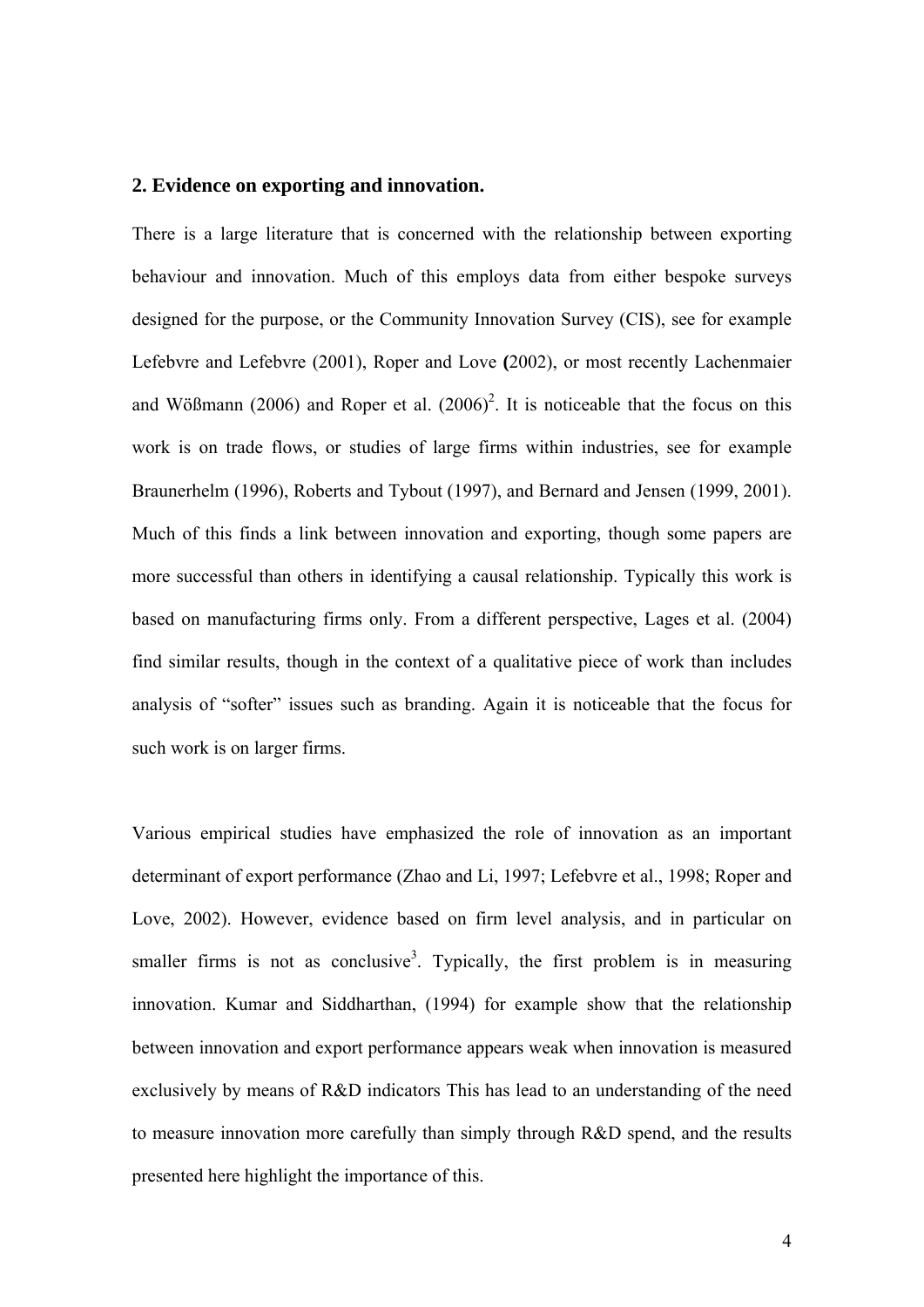The direction of causality between export and innovation is still an issue of debate in the literature. Traditional product-life-cycle models predict that the causality runs from undertaking innovation activities to exporting. On the other hand, exports may themselves be a cause of innovation activities as predicted by trade models of endogenous growth theories (cf. Grossman and Helpman, 1991). Only few empirical studies in the export literature account explicitly for the potential endogeneity of innovation with respect to exports. In general, these studies use simultaneous equation systems to disentangle the determination of exports in an export equation from the determination of innovation in an innovation equation. This is explained in detail in Maddala (1983), and employed for example in Smith et al. (2002). More recently, Lachenmaier and Wößmann (2006) use the impulses and obstacles reported by the firms as instruments of the actual innovation, which allows them to estimate by two stage least squares the causal relationship between innovation and exporting of German firms.

A literature has developed on the importance of innovation for exporting (or exporting for innovation) within the specific context of small businesses (Rogers, 2004; Yang et al., 2004; and Requena-Silvente, 2005). Many of these studies adopt a similar framework to the one employed here, that is setting up the problem as a model of the decision of a firm to export, and relating that to the variables of interest. These, along with Hellenstein (2005) and Lachenmaier and Wößmann (2006) highlight in a rather piecemeal way the importance of variables such as ownership nationality and use of technology in exporting, and a lot of this borrows from the more general innovation / exporting literature. This builds on work by Roper and Love (2002) and Roper et al (2006) who highlight these issues. More recently, Love et al (2006) and Love et al (2009), building on the work that is very well summarised in Wagner (2007) on the links between exporting,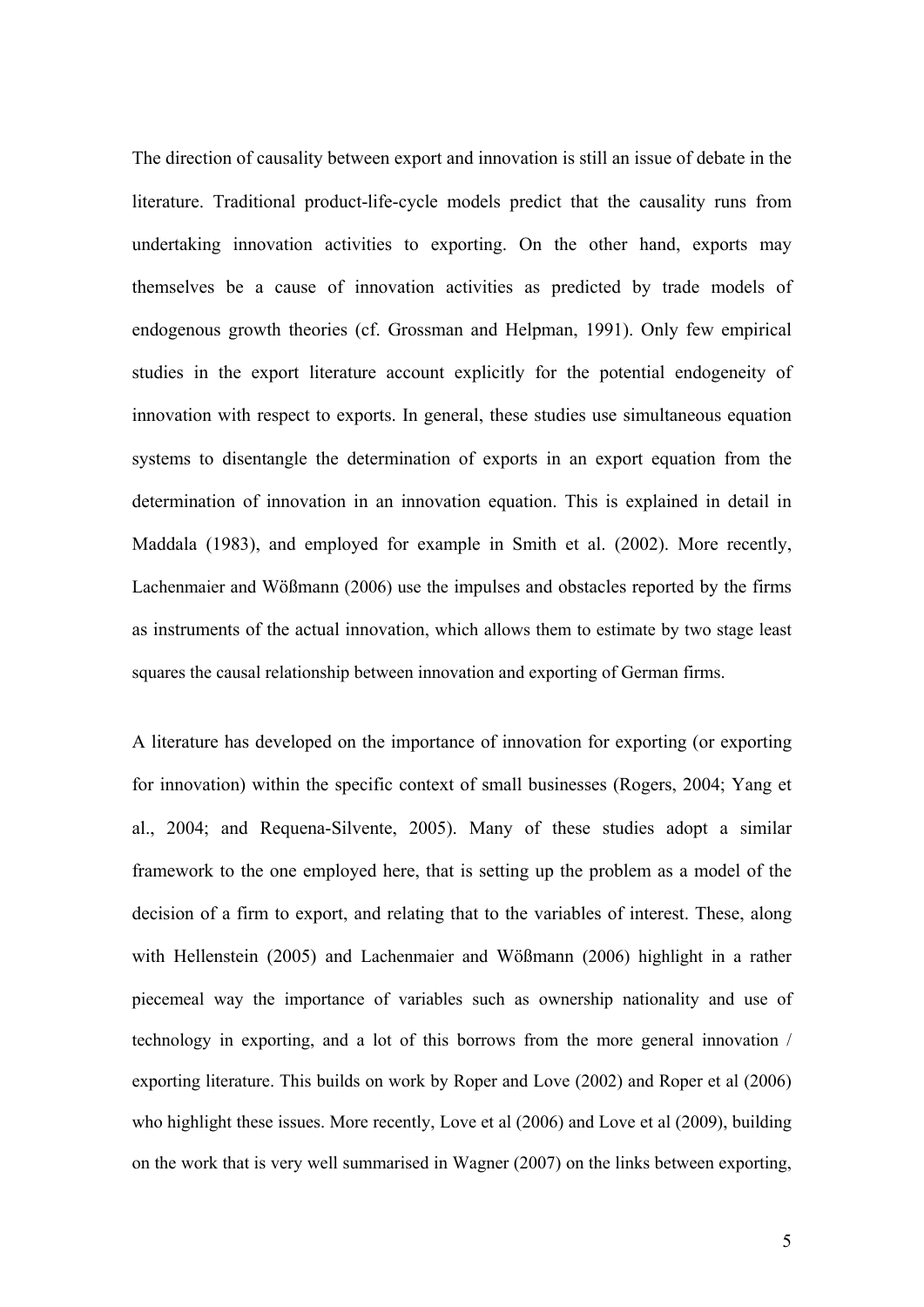innovation and productivity, highlight the importance of nationality, ownership and human capital in explaining the links between exporting and innovation. To the best of our knowledge however these have not been tested in a small business context. Many of the existing studies face severe data limitations. We offer two significant contributions to this literature. Firstly, we seek to control for the endogeneity between innovation and exporting in our analysis, something that is typically not done well in the SME literature. Nguyen et al (2008) offer an important contribution in terms of the links between exporting and innovation for the SME sector in Vietnam. Working on a data set that is of similar construction to ours, ie an official stratified survey. However, while their analysis appears to have very carefully done, Nguyen et al (2008) appear to suffer from a rather limited database, in that they are not able to control for a good deal of heterogeneity in their data, in terms of ownership, age of business, human capital of the management, nationality and use of ICT. This is not necessarily to criticise the work of Nguyen et al (2008) as it may be the case that SMEs in Vietnam are far more homogeneous than in a country like the UK. But for example in the case of the UK, to not distinguish between foreign / domestic ownership when examining exports, or to not include an indicator of ICT use when looking at innovation would severely bias the results in the context of innovation. Nguyen (2008) rely on regional or sectoral dummies to capture differences in for example levels of technolology use between firms, which rather limits some of the inferences with respect to explaining differences in innovation.

The other most obvious difference is the institutional setting of the two studies. While SMEs in all settings face a distinct set of challenges, one can imagine them being very different across these two settings, particularly in the motives for internationalisation. Never the less, Ngyehn et al (2008) offer an important contribution to the modelling of

6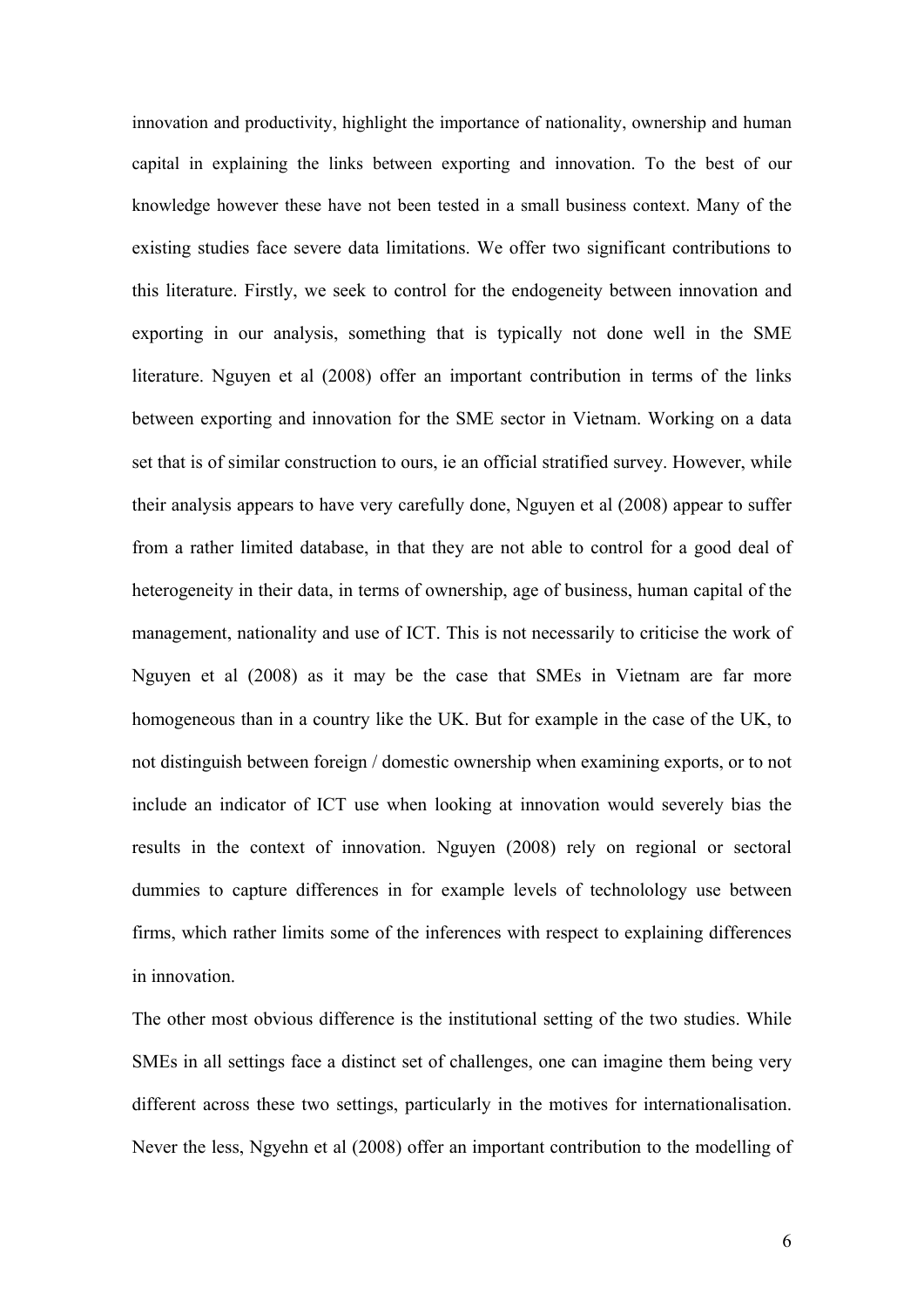the relationship between innovation and exporting where a rich dataset provides a good deal of firm level information, but that is limited to one time period. We therefore adopt a similar methodology, but are able to control for a wider range of firm level factors germane to either innovation or exporting.

As Hollenstein (2005) has pointed out, much of the literature on the technological development of firms is based on the theory, or study of large firms, while the precise nature of the relation between technology and international operations may well be different for small firms<sup>4</sup>. We therefore seek to combine the analytical treatment offered by for example Lachenmaier and Wößmann (2006) with a relatively large sample of SMEs covering a wide range of variables.

The importance of the internationalization of SMEs has additionally being recognized through the relatively new literature on "born globals". This issue has emerged over the past few years in the international business literature (see Knight and Cavusgil, 2004). The analysis of these firms suggests that they become international once they could no longer expand domestically, but that in sectors with low economies of scale, this becomes attractive earlier in the forms development. These firms are characterised by high levels of specialised human capital, as suggested by Knight and Cavusgil (2004), and more managerial vision and a willingness to take risks.

# **3. Some initial analysis and data description**

The reports published by Small Business Service (SBS) for  $2003^5$  and  $2004^6$  provide an overview of the analysis of the Annual Small Business Survey (ASBS). To quote from the description of the ASBS available from BERR "The Annual Small Business Survey is a telephone survey of several thousand small and medium-sized businesses in the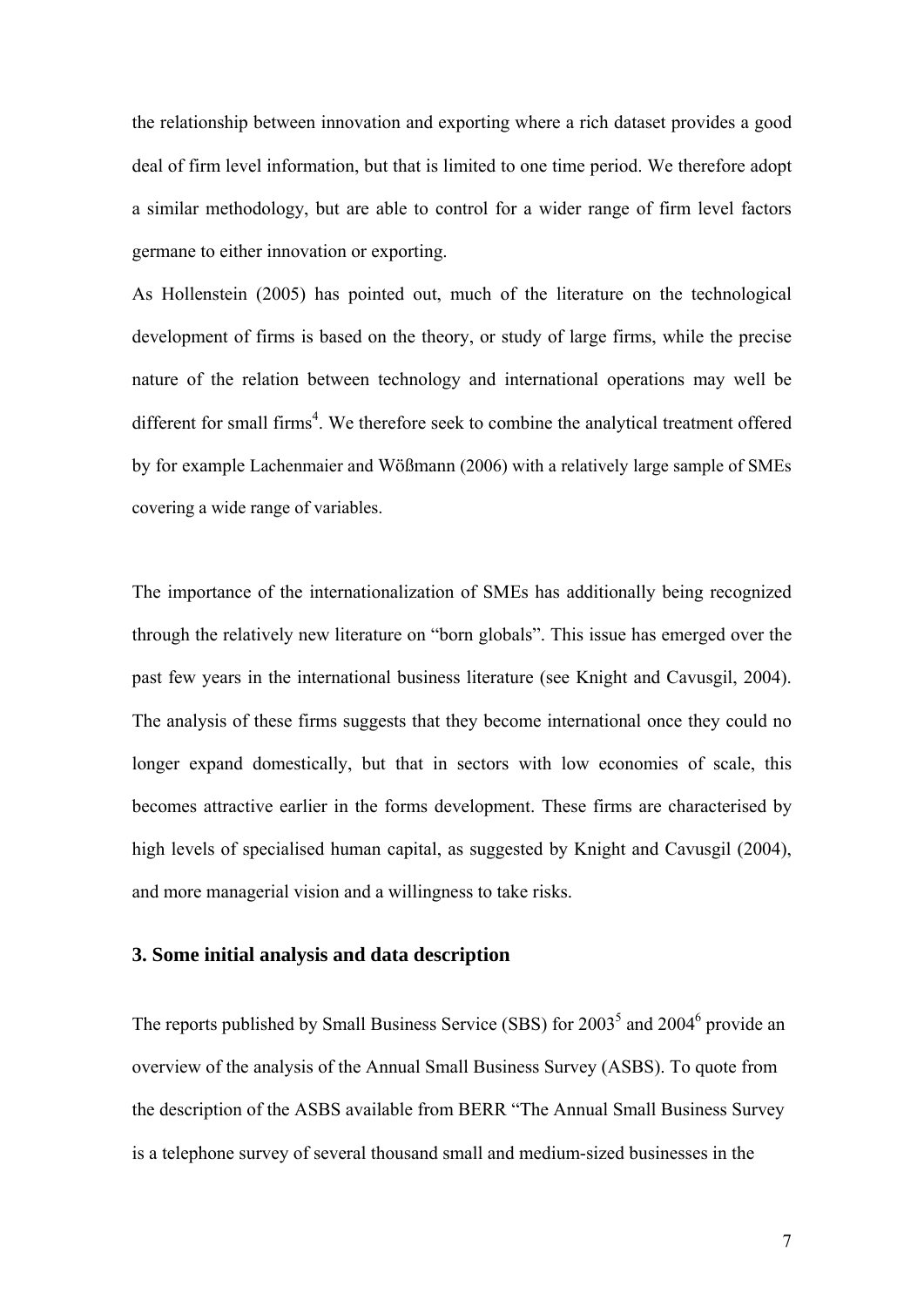UK….The main purpose of the survey is to gauge the needs and concerns of small businesses and identify the barriers that prevent them from fulfilling their potential. The forerunner of the Annual Small Business Survey was the Small Business Service Omnibus survey that also sought the opinions of small businesses and only covered businesses in England.

 As the executive summary of the ASBS describes, this survey is designed to collect information on the needs of small businesses, and gauge their major concerns. This is based on a telephone survey of 7505 small businesses in the  $UK<sup>7</sup>$ , ranging from zero to 249 employees. The initial sampling frame is stratified by region, sector and size of business, to reflect the population of firms at the given point in time. The final observations then have weights attached to them to reflect the differences between the final sample and the population, in other words to take account of how representative of a given sector / region a given observation is. Typically, this means that higher weights are attached to smaller firms. This gathers data on a wide range of issues, though the two important questions for this study relate to exporting activity and innovation. Typical of a wide ranging survey such as this, it also gathers a large quantity of firm specific information, relating to region, industry, form of ownership, human capital of the owners and the perceived obstacles to further development. Thus, it provides a relatively large sample size, as well as a more detailed questionnaire than can typically be gathered through academic research.

Regarding the two key variables, the database provides information on whether a firm exports and whether it introduced new product innovations or process innovations. The fundamental questions in the survey for the analysis of exporting activity and innovation activities among small firms are as follows:

8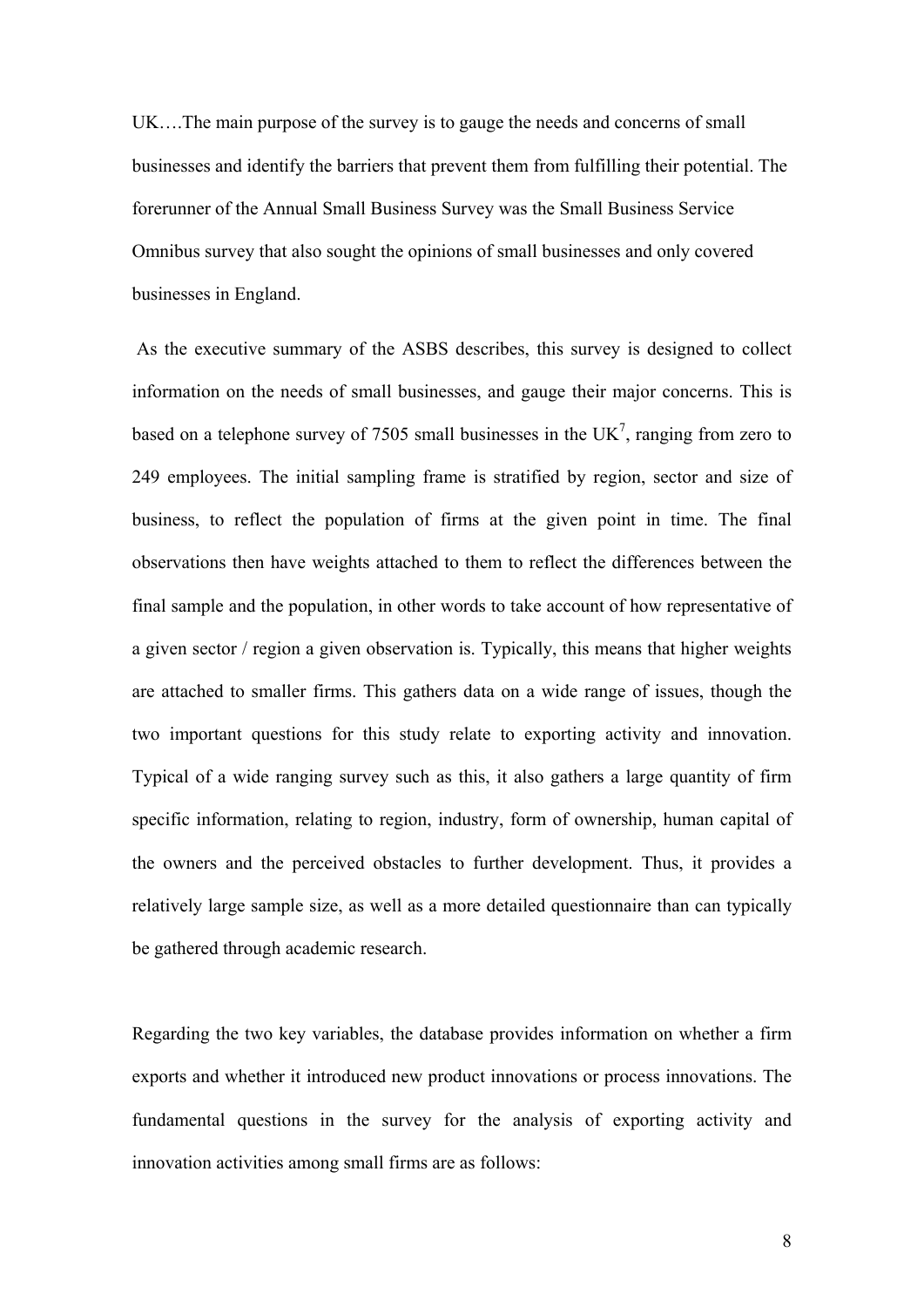Exporting: *Does your business sell outside the UK?* Innovation: *Have you introduced new or significantly improved products in the past 12 months? Have you introduced new or significantly improved processes in the past 12 months?*

As our outcome variable, we construct a dummy variable that takes a value of one if the firm sells outside the UK (i.e. exports) and zero if they do not. $8$ 

## **3.1 Summary data from the ASBS.**

This section provides some initial analysis of the breakdown of the exporting and innovation data.

## **<Table I here>**

The returns are slightly biased towards older, more established firms, and hence overstate the percentage of exporters among SMEs based on the raw data. However, even once weights have been applied, this suggests that some 17 per cent of SMEs in the UK are exporters. Harris and Li (2005b) in a study of firms with more than 10 employees suggest that 26% of UK firms in 2000 were exporters the difference largely being accounted for by our sample including some very small firms<sup>9</sup>. Table II illustrates that just under 40 per cent of the raw sample who were asked reported carrying out some product innovation, while this declines to just 28 per cent when one allows for the weighting. Process innovation is less common, with 20 per cent of SMEs engaged on it.

## **<Table II here>**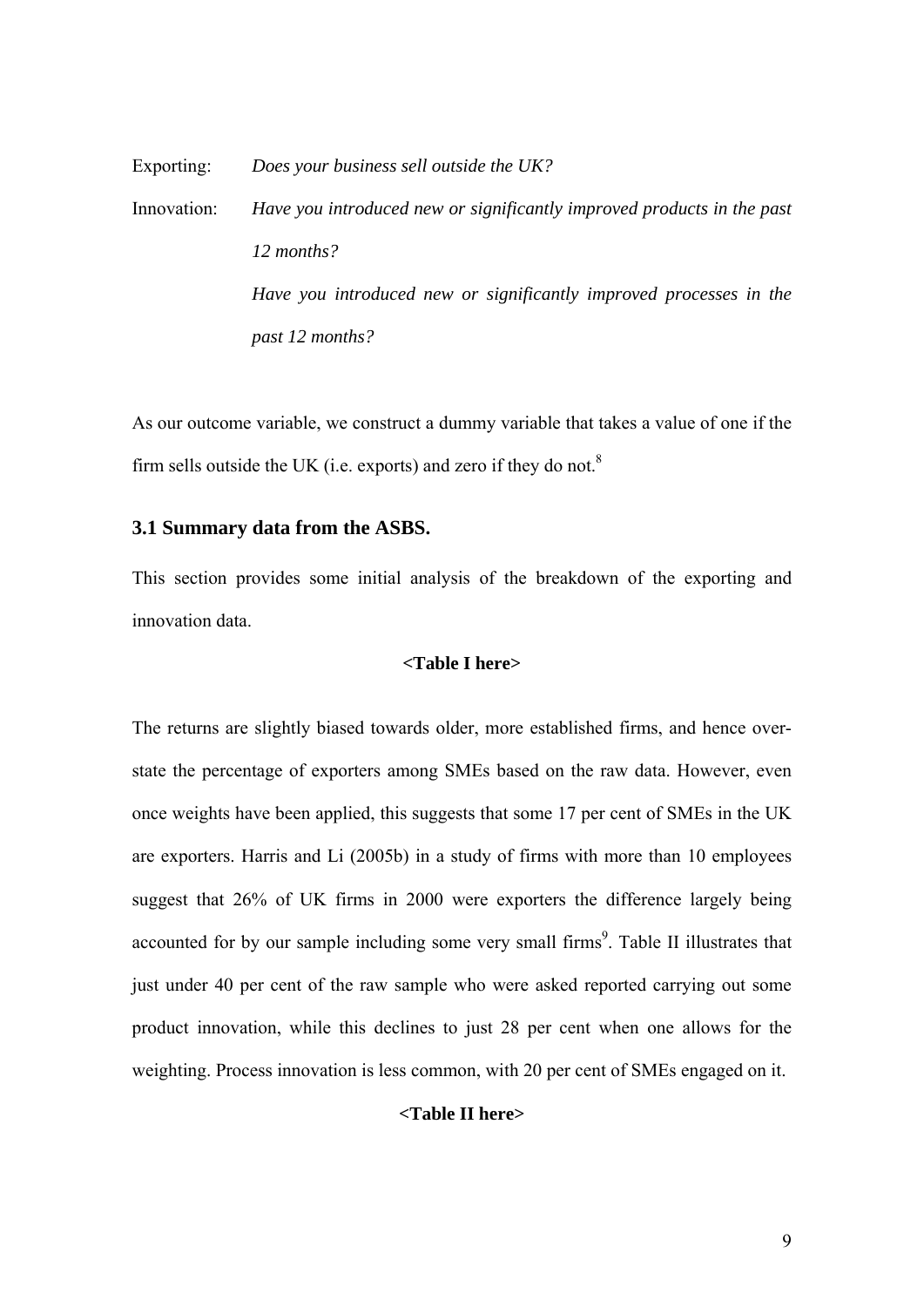Table III illustrates in a descriptive sense the relationships between exporting and innovation in our sample. The difference between exporters and non-exporters in terms of innovation activities is remarkable, particularly when referring to product innovation. Over 43 per cent of firms that operate in foreign markets have introduced a product innovation in contrast to only 26 per cent of non-exporters. In a similar way, near 27 percent of exporters (in contrast to 19 per cent of non exporters) conduct process innovation. Figures in Table III also reveal complementarities in innovation activities. Particularly, most SMEs that undertake product innovation do simultaneously process innovation (with just 10 per cent of firms that export undertaking only process innovation).

### **<Table III here>**

Table IV highlights some similarities in the patterns of innovation and exporting across industries, and also some significant differences. SMEs, in general, report more innovation than they do exporting (the exception being air transport and storage and supporting transport), with much larger differences in the service sector, perhaps not surprisingly. Within sectors, exporting activity is much higher in air transport (64 per cent), storage and supporting transport (42 percent), wholesale (33 per cent) and manufacturing (29 per cent). In contrast, exporting is very low in fishing (1 per cent), electricity, gas and water supply (3 per cent), land transport (5 per cent) and agriculture (5 per cent). These results also suggest however that any apparent relationship between innovation and exporting will not be driven solely by inter-industry differences.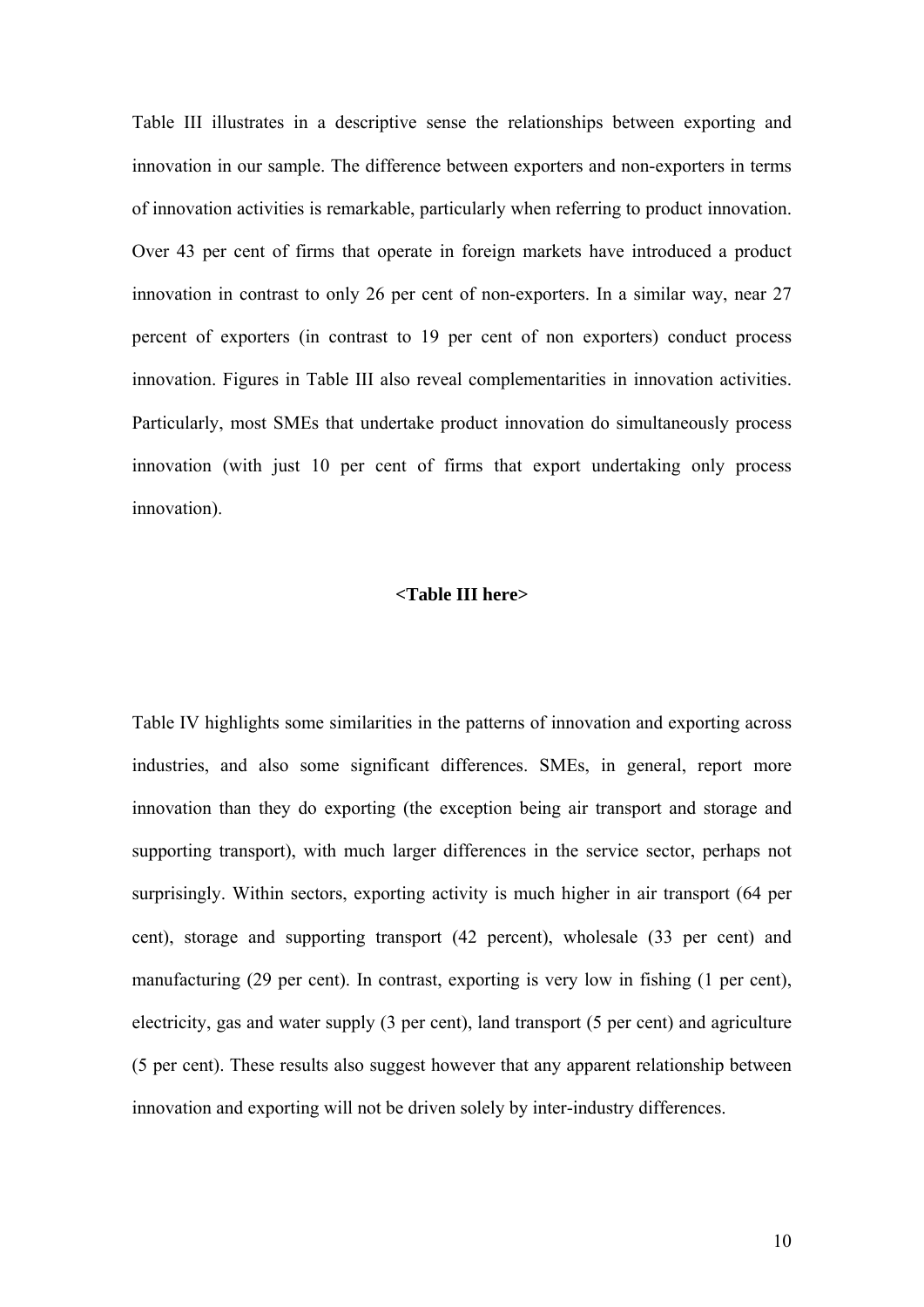#### **<Table IV here>**

#### **3.2 Determinants of Export Performance: The choice of Independent Variables**

The literature concerning the determinants of exporting suggests a grouping of variables into three categories. These determinants can be classified as (a) characteristics of the firm, (b) management factors, which in general refer to entrepreneurial and management characteristics and (c) a group of variables related to firms' environment and which includes the incentives and obstacles in the process of internationalisation (Bonaccorsi, 1992). The following explores in more detail these variables conditional on the information facilitated by the dataset.

**(a) Firm Characteristics:** In this first group are included those variables related to structural factors of the firm.

-*Firm Size*: This variable enters as proxy for the availability of resources to overcome the sunk costs associated with entry into foreign markets. The relationship between export propensity and *firm size* has in general being found positive but non-linear (Roper and Love,  $2002$ )<sup>10</sup>.

-*Firm age:* The empirical literature provides no consensus with respect to the importance of firm age. Theoretically, a positive relationship may be expected considering that years of accumulated experience may capture "learning by doing" effects (Baldwin and Rafiquzzaman, 1998). However the opposite is expected if younger firms may behave more proactive, flexible and aggressive. Welch and Weidersheim-Paul (1980) report a positive effect of age, while others have ascertained a negative one (Das, 1994).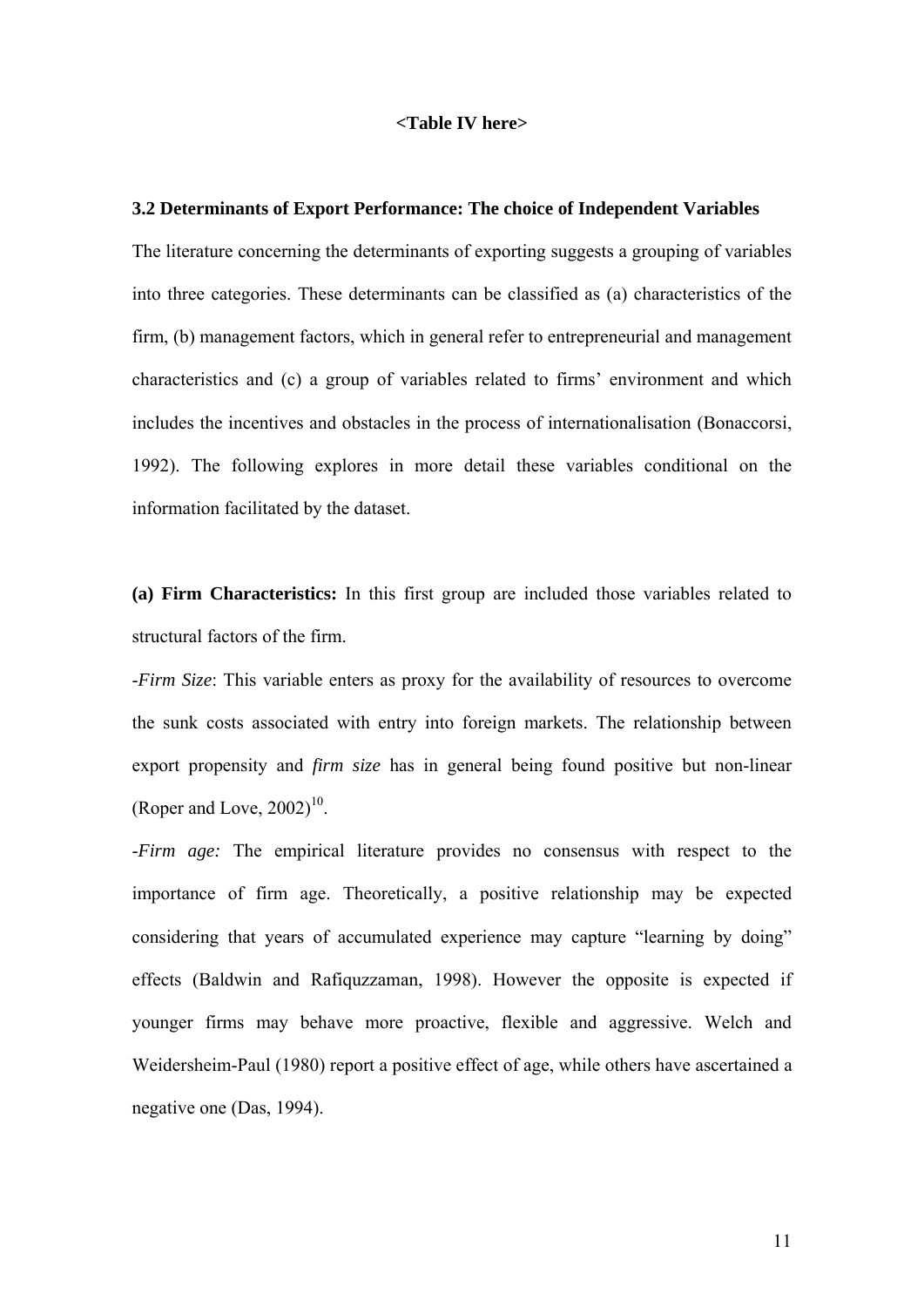- *Ownership and Multi-plant effects:* Roper and Love (2002) also emphasise the potential benefits of being part of a multi-plant group, finding that, in the UK at least, group-members were likely to have higher export propensity than similar single-plant businesses. Firms belonging to a business group are expected to be more likely to export, since the group allows firms to overcome the problem of lacking resources necessary to export, such as finance, physical or human capital. Moreover, if business group is international, the firm could easier surpass the barriers early mentioned (Roper et al. 2006). In a similar vein, the legal status of the business is often found to impact on business decisions, especially in an international context where exporting may be seen as being more risky.

- *Innovation and Technological Variables:* Product cycle and technology gap theories of trade suggest that innovation is the driving force behind exports (Vernon, 1966; Krugman, 1979). Innovation is one of the most important variables incorporated to export behaviour analysis, but again, the conclusions about its influence diverge. We use data on the introduction of new products and processes as a proxy for the firm's innovation activities. In general, previous studies have found that product innovation positively affects the probability of export (Nassimbeni, 2001; Basile, 2001; Wakelin 1998; Roper and Love, 2002) and export intensity (Basile, 2001; Roper and Love, 2002) by increasing competitiveness and opening new markets. Studies on process innovation, however, obtain conflicting results: in some cases there is not relationship to export probability (Nassimbeni, 2001), or a positive effect is found on the probability and the propensity (Basile, 2001). As an important control variable, we include ICT use, which is also an important identifying variable, especially in terms of the impacts of innovation.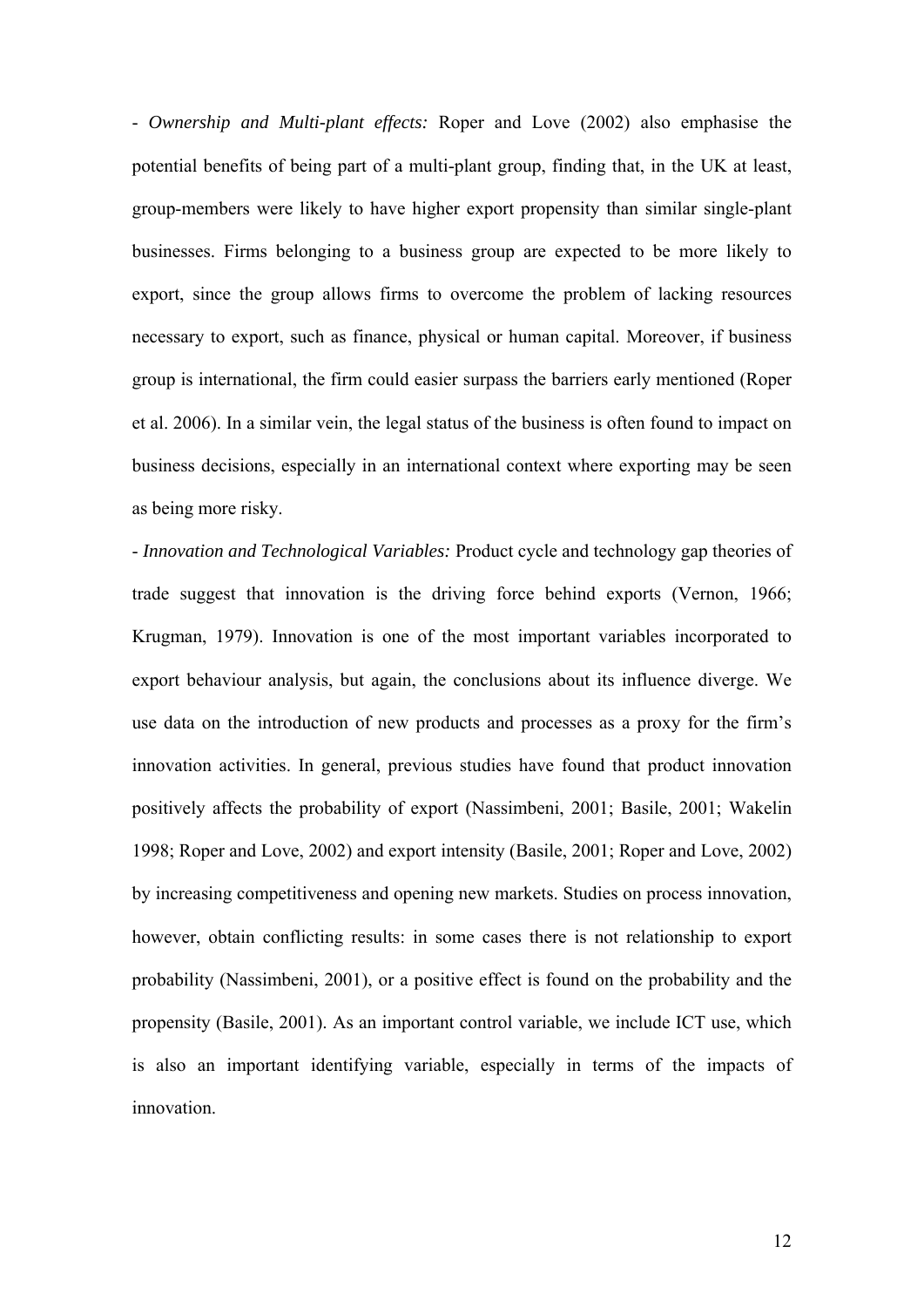**(b) Management Factors:** According to the empirical literature, one of the main determinants of export behaviour in small firms is entrepreneurial attitude (Cavusgil and Zou, 1994). The following are the variables that we incorporate in our model, given availability in the dataset.

*Qualifications:* Previous literature in the export marketing field acknowledges the positive link between the educational level of the manager and the degree of export involvement of the firm (Axinn, 1988); with higher educational levels associated with internationalization.

*Age of entrepreneur*: Several studies observed that younger managers seem to be more export oriented than their older counterparts (Jaffe et al, 1988). Nationality may also be important, and is generally omitted from studies of SMEs. It is reasonable to assume that owners born outside the UK may have a more international perspective than the average UK firm owner.

*(c) Business Environment:* Miesenbock (1988) highlights the importance of domestic market conditions, and access to credit in explaining exporting behaviour. Surprisingly, this issue is seldom addressed within the small business literature in the context of exporting, though Gumede (2004) highlights the importance of financial constraints faced by firms that are seeking to export. Numerous authors focus on the information constraints that limit exporting behaviour, see for example Rogers (2004) or Kingsley and Malecki (2004) who focus on the importance of networking as well as the innovation process in explaining exporting behaviour. In this line, we control for whether the business has sought *advice* recently or is *member of a trade association*. We extend this by including an analysis of the extent to which competition at home hinders the move to exporting, and make use of the particularly important data on the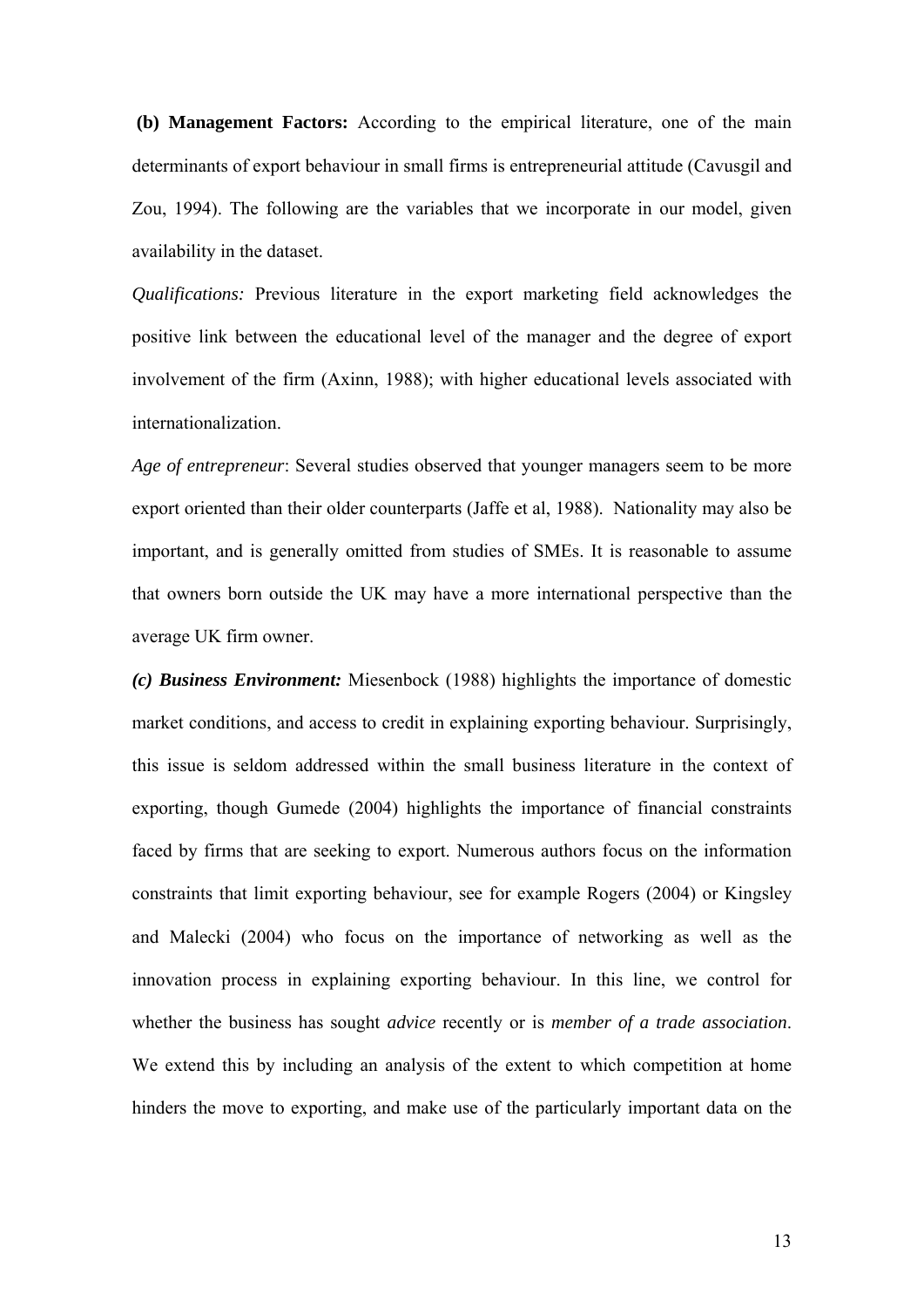ability of firms to raise finance and the extent to which this explains exporting behaviour.

#### **<Table V here>**

## **4. The modelling framework**

We present a series of models to examine the relationships between innovation and exporting. First, we present a straightforward analysis of exporting behaviour (model A), taking the innovation decision as predetermined. Second, we generalize and allow for endogeneity of innovation activities using a simultaneous probit model (Model B).

We start with a Probit model (Model A) of the decision to export by SMEs. This procedure consists of estimating a model of what determines whether exporting is undertaken or not:

(1) 
$$
Export_i^* = \lambda Innov_i + \alpha X_i + \beta N_i + \gamma Z_i + \nu_i
$$

with *Innov<sub>i</sub>*, the measure for innovation activities,  $X_i$  a vector of firm-specific characteristics (size, ownership, legal status, etc),  $N_i$  is a vector of the owner characteristics and  $Z_i$ , a vector of environmental factors (including obstacles to competition and industry, regional effects, etc). The error term  $v_i$  is assumed to be  $iid \sim N(0; \sigma_u)$ . The export measure *Export*<sup>\*</sup> cannot be observed completely. The observed model is given by the binary choice: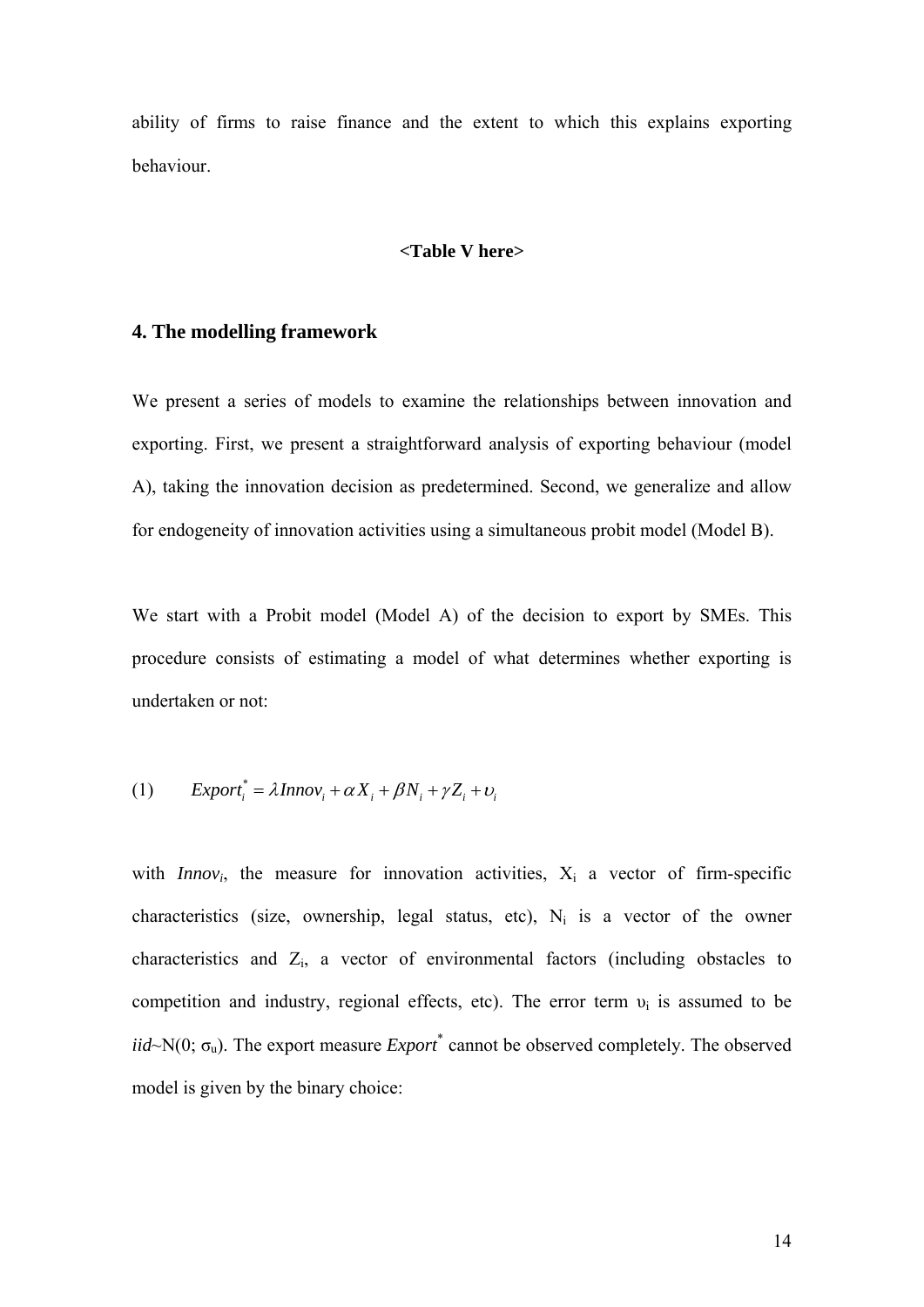(2) 
$$
Export_i\begin{cases} =1 & if \; Export_i^* > 0\\ =0 & if \; Export_i^* \leq 0 \end{cases}
$$

One limiting factor, common to most studies on small firms, is that we have only a cross section of data, so are unable to include lagged variables directly. To take into account the endogeneity of exporting and innovation decisions we consider a simultaneous estimation method in the line of previous studies (Zhao and Li, 1997 and Smith et al, 2002). One way to estimate the simultaneous model is to regress each endogenous variable on the entire set of assumed exogenous variables and construct the predicted variables as instruments (see Maddala, 1983). In the second stage, the innovation variables are then replaced with these instruments in the export equation. This generates unbiased estimates of the impact of innovation on exports. Similar simultaneous approaches have been employed in several empirical studies treating innovation and exports as inextricably interdependent (Hughes, 1986; Zhao and Li, 1997; Smith et. al*.*, 2002; Cassiman and Martinez-Ros, 2006; and Lachenmaier and Wößmann, 2006). We therefore model the probability of exporting, and the probability of innovation, as both independent and dependent probabilities, and present the results across the range of estimators.

In choosing the likely determinants of exporting propensity, we include those variables that have been shown to be important in the traditional and modern literature of international trade and SMEs performance, details of these are given in Table  $V^{11}$ . In addition, the full set of industries and regions were included, to allow for these effects, as suggested by section 3.

## **5 Empirical Results**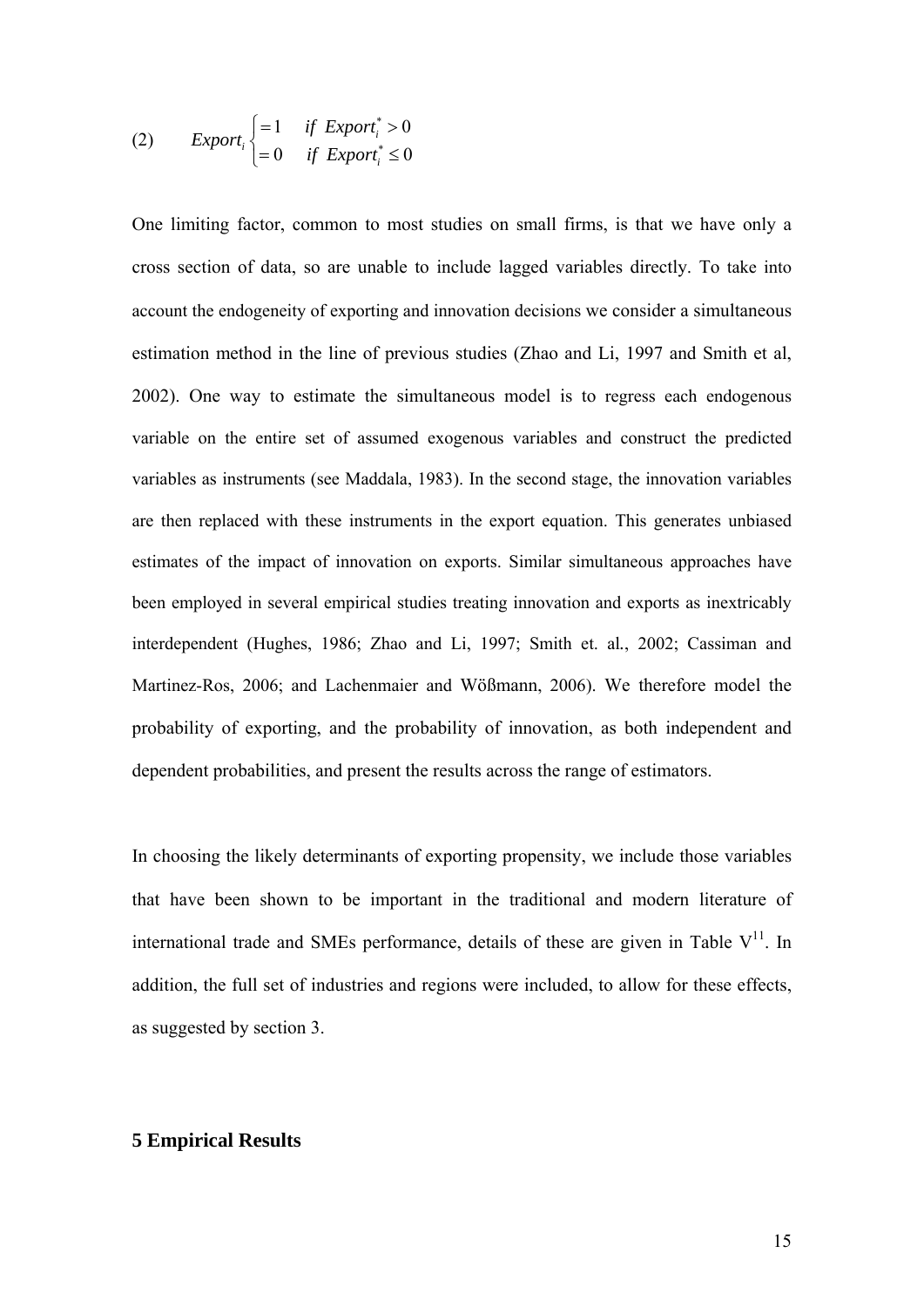As baseline comparison, the first two columns in Table VI (Model A) report the results of the determinants of export propensity without considering the problem of endogeneity. The coefficients reported  $(\partial \hat{p}/\partial x)$  are the marginal effects, (i.e. the *ceteris paribus* change in the probability of an establishment exporting with respect to a change in each determining variable). Among the more fundamental determinants of the probability of exporting in UK SMEs is the decision to undertake product innovation. When treated exogenously, product innovation is associated with 11.3 per cent higher probability of selling internationally (*cet. par.*)

Other variables that affect the probability of exporting are:

The age of the business, with businesses trading for less than four years 16 per cent less likely to export (*cet. par.*).

ICT users are some 15.8 percent more likely to undertake international activities. Ownership, companies with a majority of UK-born directors or mangers are 14.6 per cent less likely to export (*cet. par.*) than those enterprises with a majority of foreignborn directors or managers. Family businesses are 8.2 per cent less likely to be exporters, and sole proprietors and partnerships are 16 per cent less likely to export than limited companies, even after allowing for industry differences.

Perhaps surprisingly, the size of the establishment, however, was not significantly important in determining whether any exporting took place; vis-à-vis the baseline group (establishments employing none employees).

## **<Table VI here>**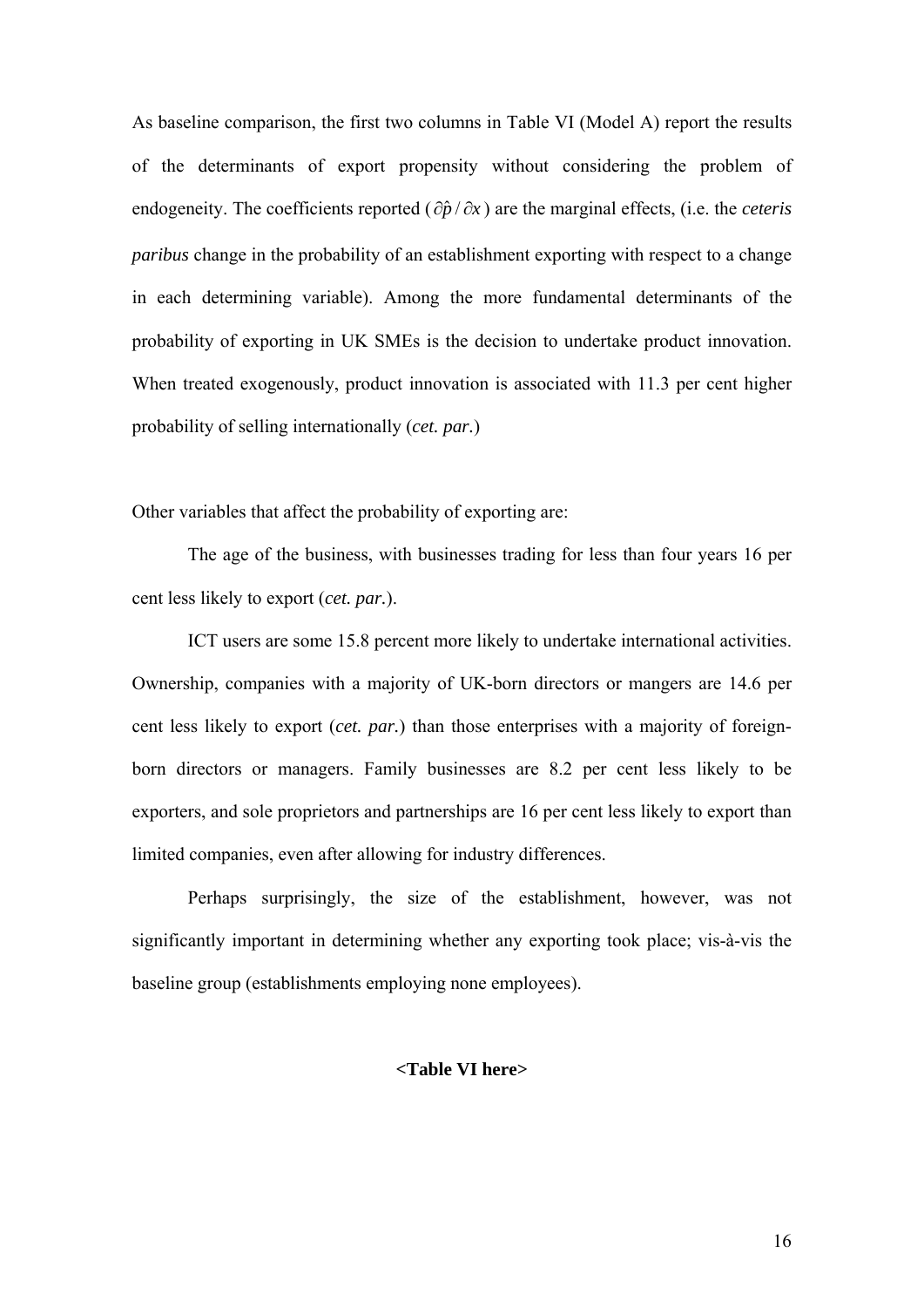The entrepreneur's specific characteristics in terms of education or age, proved not to be significant in determining the probability to export. On the other hand, those SMEs facing obstacles to competition were 9 per cent more likely to export. Industry and regional effects do not seem to have much significant impact in determining the probability to export of SMEs after controlling for other effects. Only those businesses belonging to the construction sector were 21% were found to less likely to export vis-àvis the sectors not explicitly listed (i.e. agriculture, hunting and forestry). None of the other variables entered proved to be significant barriers to entry into export markets.

As outlined above, it is important to take into consideration the simultaneity of exporting and innovation decisions. Tables VI and VII report the simultaneous estimation results for the exporting and product and process innovation respectively. Model B in Table VI present the results from the simultaneous equations, including the results for the innovation equation. Comparing the bivariate results with the univariate results from Model A shows that the changes in the estimated coefficients are very small and the significance is unaffected, with the exception of the innovation variable. The results suggest that those businesses undertaking product innovation are 48 per cent more likely to export, and that the univariate estimation significantly under-estimates the importance of product innovation in explaining exporting propensity.

Table VII replicates the analysis presented in table VI, but focuses on process innovation. Again, process innovation is strongly related to exporting, across all the models and across types of estimation. Model B in particular shows that different factors explain exporting and process innovation, with only ICT user significant in both equations.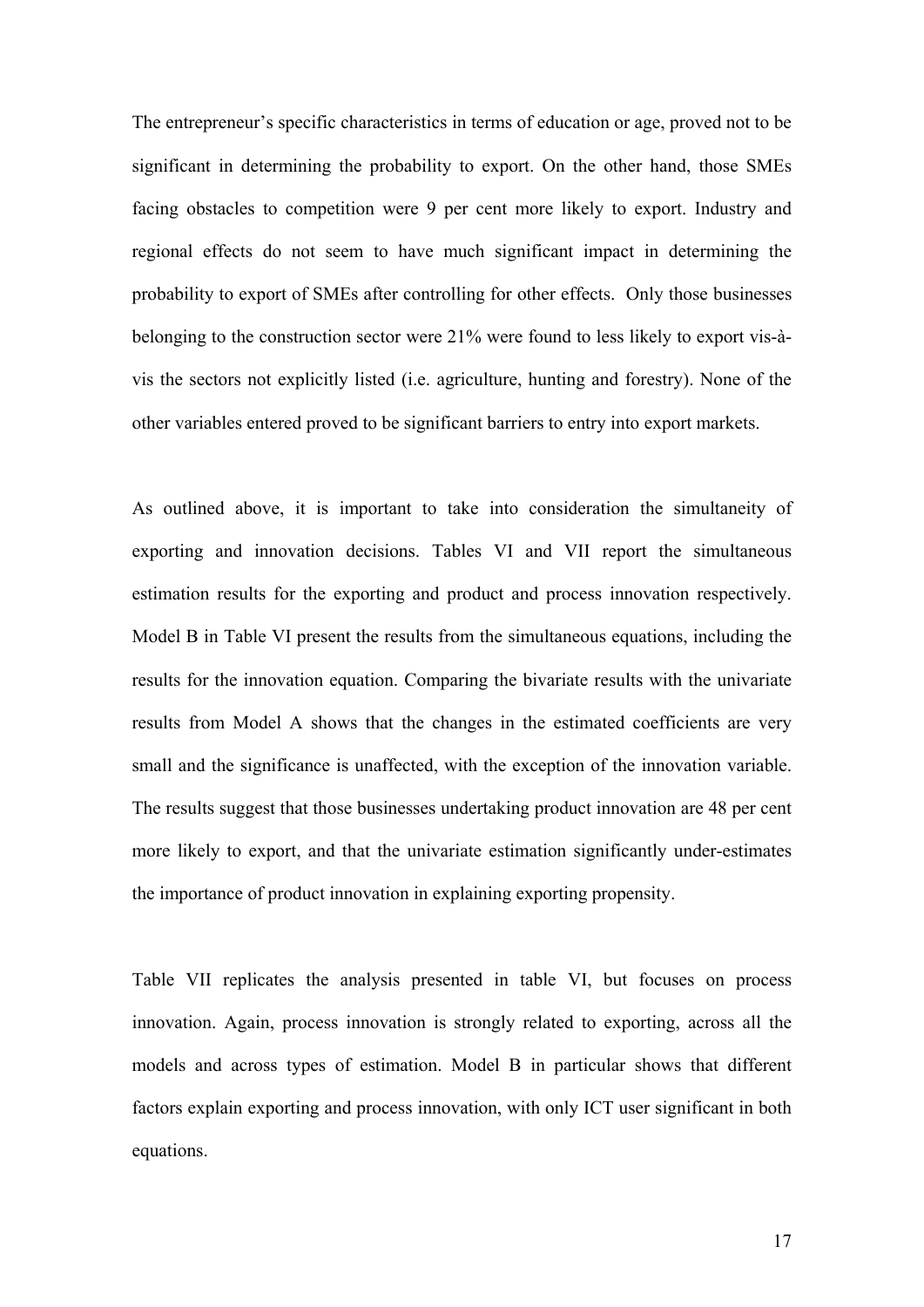Across these models, the other variables that affect the probability of exporting are the age of the business, the nature of ownership, with both partnerships and family businesses less likely to be exporters, even allowing for industry effects. Finally obstacles to competition proved to be significant in determining the likelihood to export; suggesting that exporting is indeed undertaken by some SMEs where they feel further domestic development is restricted.

#### **Table VII here**

Table III highlighted the existence of important complementarities regarding the innovation activities of UK SMEs. Particularly, it was observed that the majority of companies undertaking product innovation were simultaneously introducing new processes. Given this, and the fact that the innovation variable is dichotomous, it is possible that the results presented in Table VII for process innovation could be picking up the effect of these complementarities, and in particular the impact of product innovation on exporting. We therefore extend the analysis presented in table VII, by determining the relative importance of product and process innovation in explaining the probability of a firm being an exporter. These results suggest that once one controls for the effect of product innovation, there is no significant additional effect for process innovation. The estimated coefficient on product innovation significantly increases when using the simultaneous approach (Model B), pointing possibly to the importance of endogeneity. Other control variables remain statistically significant. Particularly age of firm, ownership variables, ICT use, and obstacle to competition appear to influence the decision to enter in foreign markets.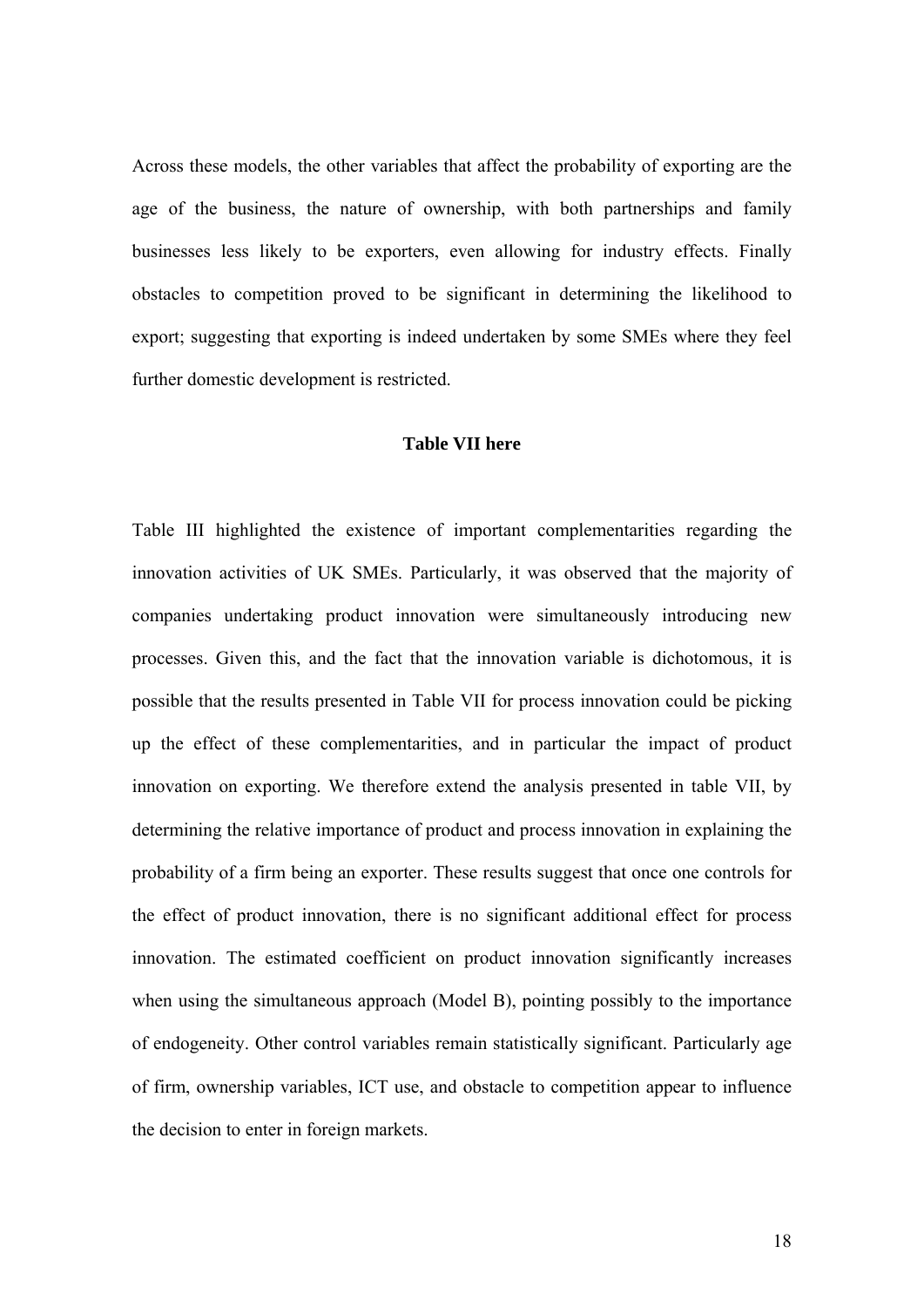#### **<Table VIII here>**

### **5.2 Modelling the Impact of Internationalisation on Innovation**

In the previous section, innovation features as a determinant of the probability to export. However, we also know that businesses will be motivated to undertake innovation because of their (potential) involvement in selling abroad. It is expected that in order to break down the barriers to export, firms must increase their performance and this is likely to include innovation activities. Thus the probability to innovate might in part be explained by exporting.

To account for the potential endogeneity of the export variable in the innovation equation we proceed by adopting a two stage procedure as in the previous section. In the first stage we regress the export variable on the set of assumed exogenous variables and construct the predicted variables as instruments. In the second stage, the export variable is replaced with these instruments in the innovation equation.

# **<Table IX here>**

Table IX presents some further analysis based on the probit and simultaneous models, seeking to determine the effect that being an exporter has on product innovation. This effectively testing for the reverse of causality implied by table VI, that is exporting causing innovation rather than innovation causing exporting. In this case, the simple probit suggests that indeed product innovation is related to exporting. However, once we correct for the endogeneity problem, there is no significant effect of exporting on the probability of introducing new products. This suggests that once we allow for the fact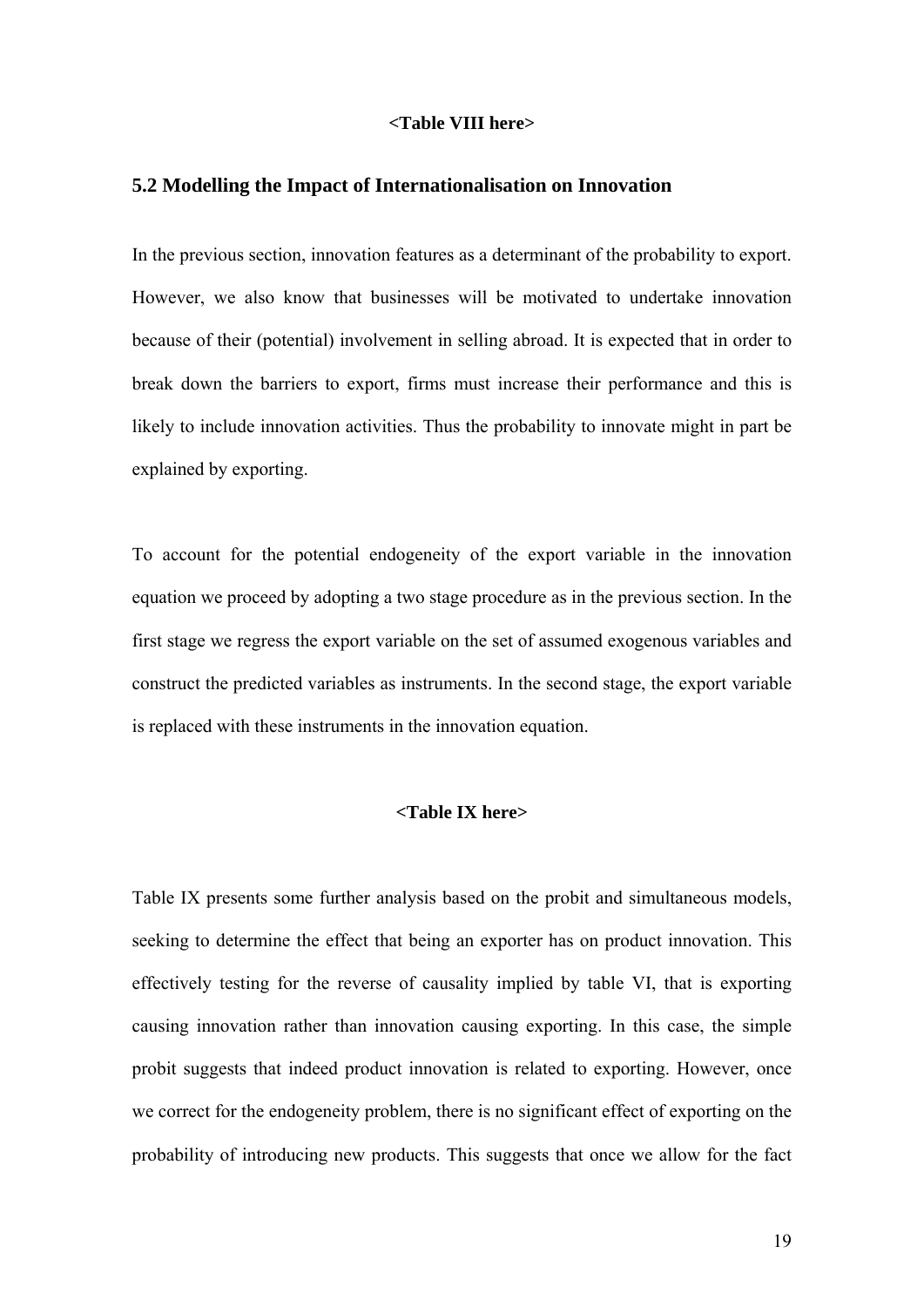that innovation causes exporting, then any apparent effect of exporting increasing the probability of product innovation vanishes.

The results in Table IX suggest that amongst small firms, size is important in explaining the probability of product innovation. Small firms (with more than 10 employees) and medium firms (with more than 50 employees) are significantly more innovative. Other factors that impact on the probability to introduce a product innovation refer to business strategies, particularly with the decision to reinvest generated profits and the decision to introduce new products as a strategy to grow.

# **6. Conclusions**

This paper analyses of the relationships between innovation and export behaviour in UK SMEs. Many of the theoretical or conceptual predictions in this area suggest that exporting and innovation are mutually dependent. In contrast therefore to much of the SME literature in this area, but inline with the more general literature, it is crucial that the estimation procedure takes account of this. The optimal empirical model must integrate innovation as well as exporting in order to estimate the factors affecting the export decision by SMEs. In addition, the results have shown that besides factors such as firm characteristics, owner characteristics and other firm-specific factors controlling for risks should be considered highly important for the export performance of small and medium businesses.

One of the objectives of this paper was to provide new empirical insights into the role of product versus process innovation on the decision to export. Either of these modes of innovation has been hypothesized to affect firm-level productivity in previous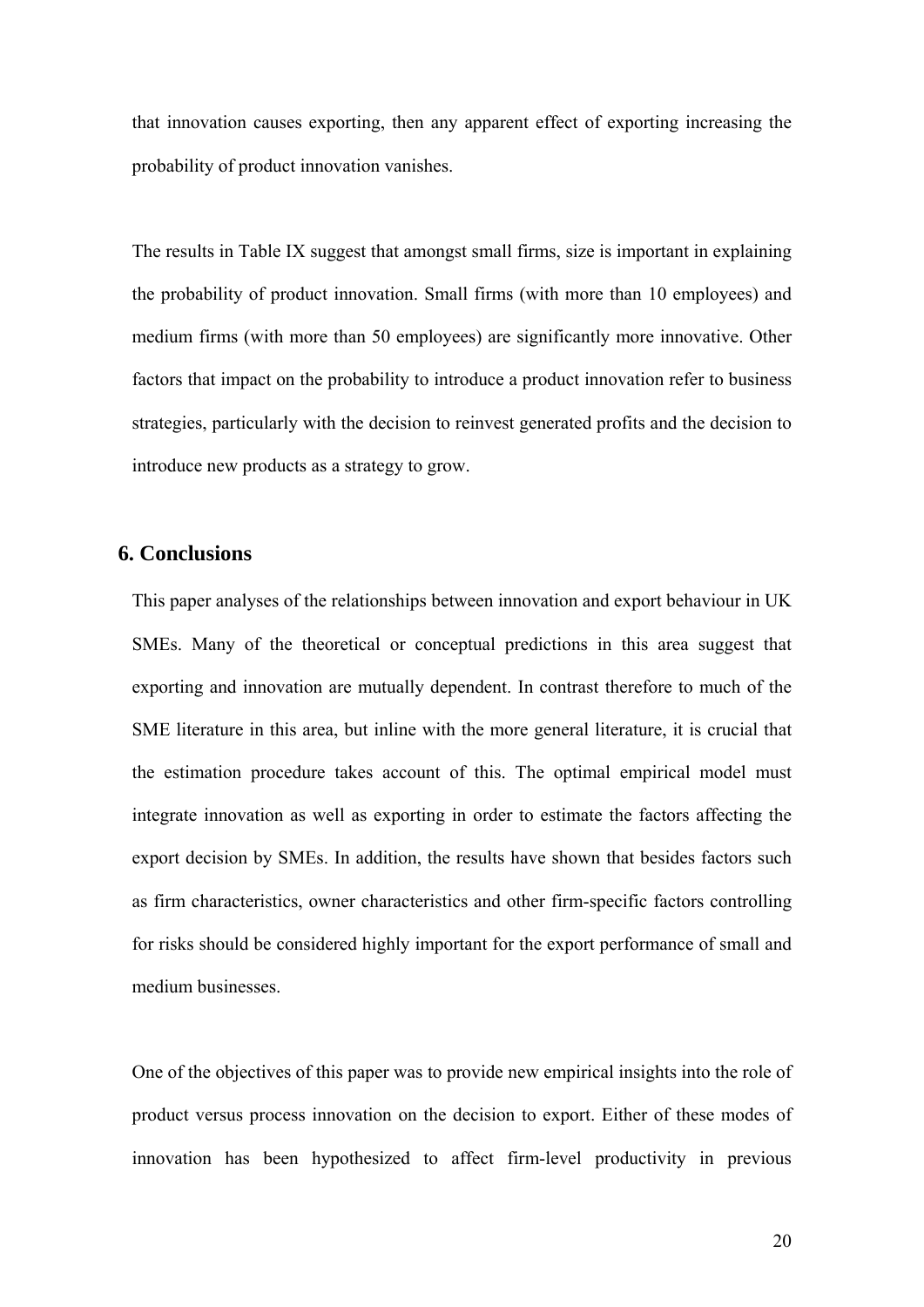theoretical work. A smaller body of theoretical research even pointed to the differential impact of these two types of innovation on a firm's export propensity. In common with the findings of Lachenmaier and Wößmann (2006), we find that there is indeed an apparent causal relationship between product innovation and exports, in that product innovation leads to exporting. However, the apparent causal relationship leading from exporting to innovation is not robust to the correction for endogeneity. Thus, one can conclude for small and medium firms at least, that innovation causes exporting rather than the reverse. These results are robust to the inclusion of a wide range of firm specific factors, with a greater range of such variables included than in most previous studies. These results are also robust to industry level differences, and other indicators of innovation such as the use of ICT. We find also that ownership variables and the age of the firm affect significantly the probability to export.

Process innovation however seems to have little impact on the exporting decision. Overall, the results point to the importance of product innovation relative to process innovation, at least in terms of the internationalisation of firms. In comparison, there is no evidence that process innovation enhances the probability of SMEs to export beyond the impact of product innovation. We believe that these results have immediate policy relevance. Indeed they confirm the importance of innovation policies that aim at providing incentives for small firms to engage them in product innovation, which we have shown is a key factor in helping them to overcome barriers to entry into foreign markets that they may face due to its size.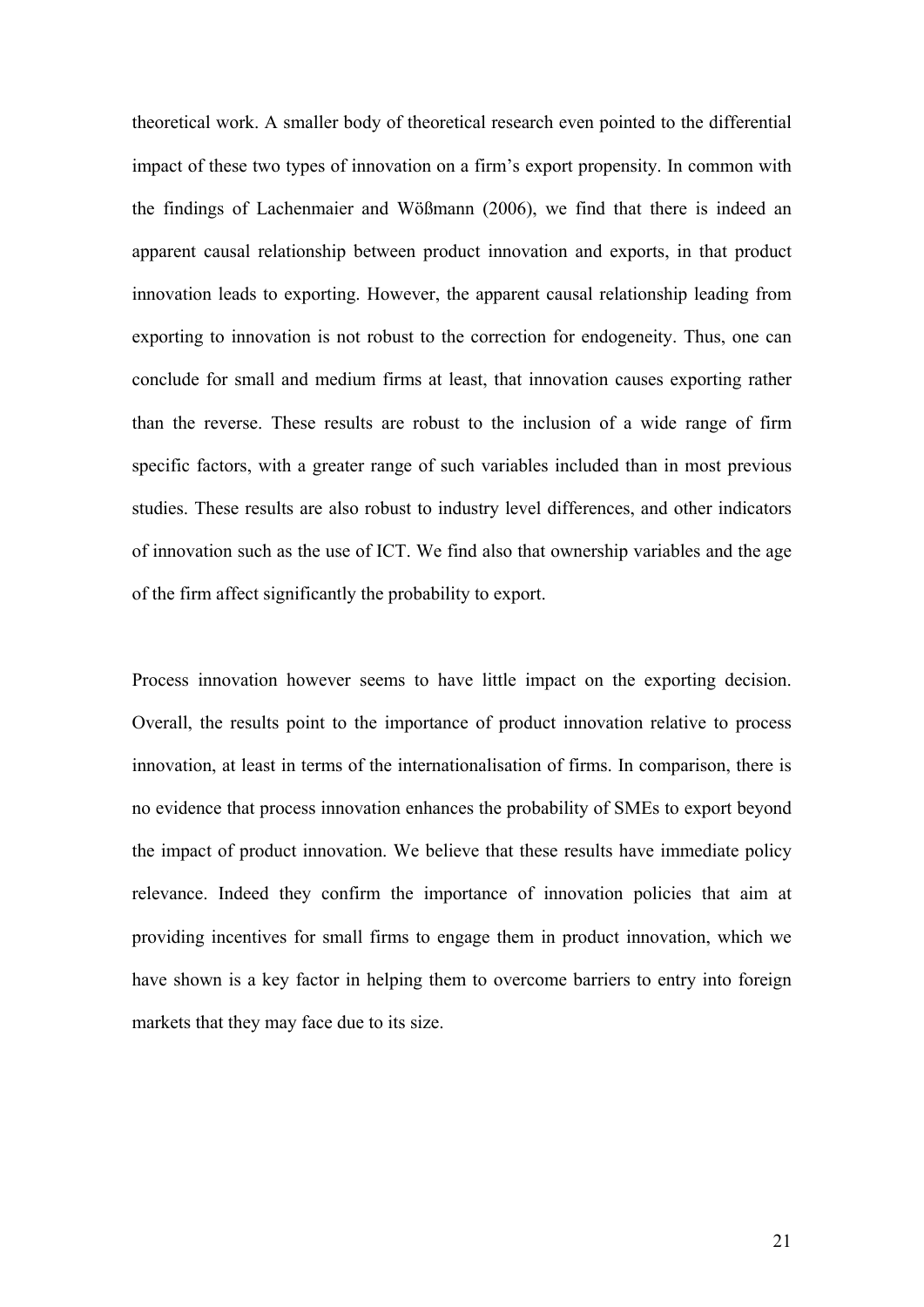#### **Notes**

<u>.</u>

<sup>3</sup> Wakelin (1998), for instance, found negative effects of R&D activities on export behaviour in certain

http://www.berr.gov.uk/whatwedo/enterprise/enterprisesmes/research-and-statistics/research-evaluation/businesssurveys/page38370.html There is also a 249 page report summarising the key features of the data.

It is also possible to acquire a full copy of the questionnaire from the BERR website given above.

<sup>8</sup> While all firms are questioned about their international activities, only 50 percent of them were randomly surveyed on innovation, though weights to allow for this are incorporated in the data set. In common with most stratified samples, weights are included with the data, to allow for differences between the original stratified sample and the final data, as well as for different subsamples being targeted with certain questions.

 $9$  Harris and Li (2005b) additionally report that nearly 44 per cent of UK manufacturing firms exported while only 15.6 per cent of service firms did so.

<sup>10</sup> The findings of Bernard and Jensen (1999) suggest that large and strong plants/firms tend to become exporters, rather than exporting enhancing performance.

 $11$  We also experimented with other variables that sought to measure the 'barriers to business success' but all variables were insignificant.

#### **References**

Axinn, C.N., 1988, 'Export Performance: Do Managerial Perceptions Make a Difference?', *International Marketing Review*, **5**3, 61–71.

Baldwin, J. and M. Rafiquzzaman, 1998, 'The Effect of Technology and Trade on Wage Differentials between Non-production and Production Workers in Canadian Manufacturing,' Statistics Canada, Analytical Studies Branch, Research Paper No. 98.

Basile, R., 2001, 'Export Behaviour of Italian Manufacturing Firms over the Nineties: The Role of Innovation', *Research Policy*, **308**, 1185–1201.

Bernard, A. and J.B. Jensen, 1999, 'Exceptional Exporter Performance: Cause, Effect or Both?', *Journal of International Economics*, **47**,1-25.

Bernard, A., and J.B Jensen, 2001, 'Why Some Firms Export?', NBER Working Paper No. 8349.

Braunerhjelm, P., 1996, 'The Relation between Firm Specific Intangibles and Exports,' *Economic Letters*, **53**, 213–219.

Bonaccorsi, A., 1992, 'On the Relationship between Firm Size and Export Intensity', *Journal of International Business Studies*, **23**, 605–635

Calof, J., 1994, 'The Relationship between Firm Size and Export Behaviour Revisited', *Journal of International Business Studies*, **25**, 367-387.

<sup>&</sup>lt;sup>1</sup> UK Trade and Investment

<sup>&</sup>lt;sup>2</sup> Much of the literature in this area is discussed in the review by Harris and Li (2005a).

sectors.

<sup>&</sup>lt;sup>4</sup> For further discussion of this see Lautanen (2000).

<sup>5</sup> Atkinson, J. and Hurstfield, J. (2003) *Small Business Service Annual Survey of Small Businesses: UK 2003*, Institute of Employment Studies (IES): Brighton. IES (2003) *Small Business Service Annual Survey of Small Businesses: UK 2003. Additional Analysis*, IES: Brighton. (Plus an Executive Summary published by SBS.) <sup>6</sup>

SBS (2004) *Annual Small Business Survey: Executive Summary*, SBS: Sheffield. A good deal more information on the ASBS, including the full 78 page questionnaire is available from: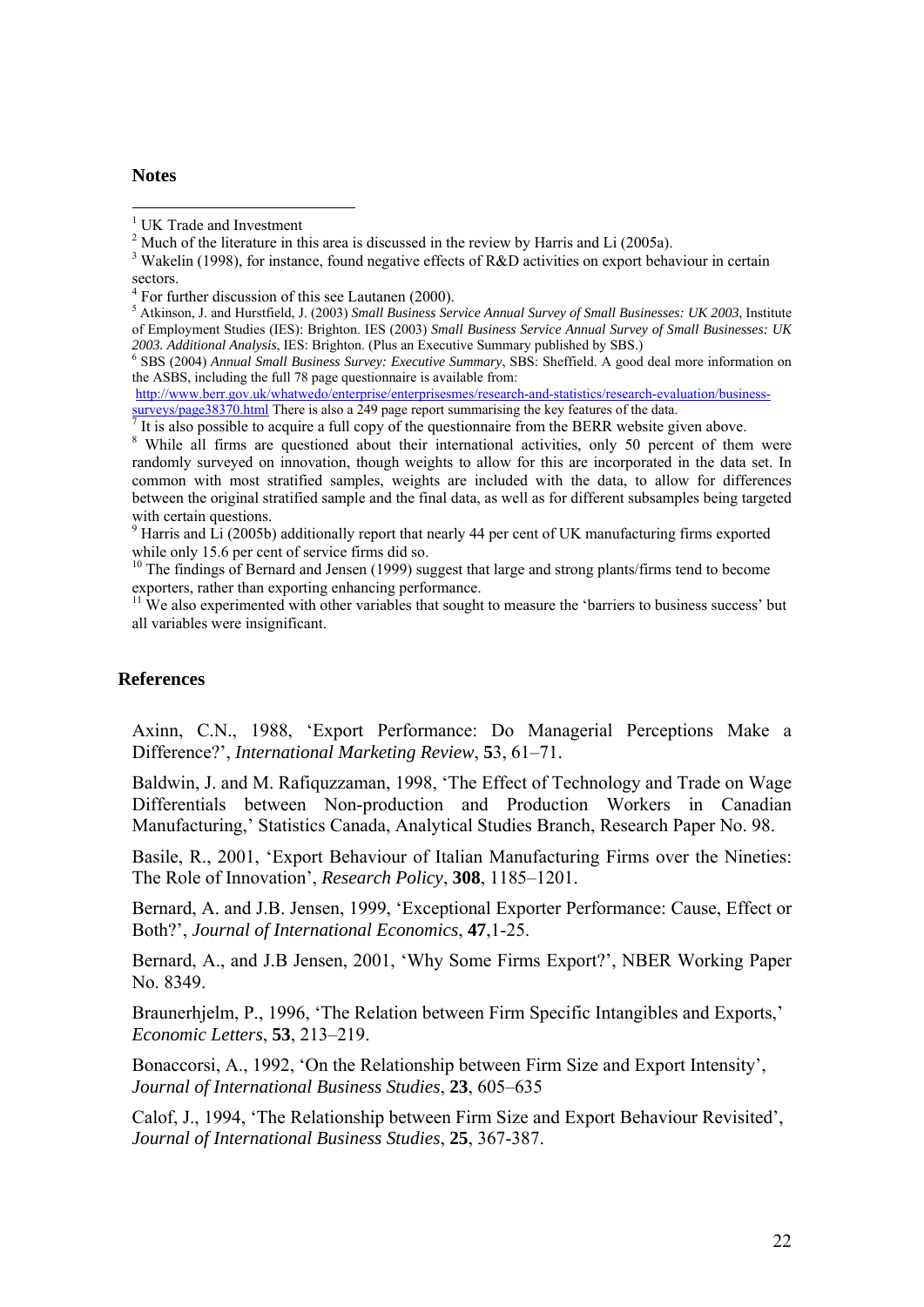Cassiman, B. and E. Martinez-Ros, 2006, 'Product Innovation and Exports: Evidence from Spanish Manufacturing'. IESE Working Paper.

1

Cavusgil S.T. and S. Zou, 1994, 'Marketing Strategy-Performance Relationship: An Investigation of The Empirical Link In Export Market Ventures', *Journal of Marketing*, **58**, 1–21.

Das, M., 1994, "Successful And Unsuccessful Exporters From Developing Countries: Some Preliminary Findings", *European Journal of Marketing*, **28** (12), 19-33. Girma, Gorg and Hanley (2007) 'R&D and exporting: A comparison of British and Irish firms', Research Paper 2007/18, GEP, University of Nottingham.

Grossman, G. and E. Helpman, 1991, *Innovation and Growth in the Global Economy*, Cambridge: MIT Press.

Gumede, V., 2004, 'Export Propensities of Small And Medium Manufacturing Enterprises In South Africa', *Small Business Economics*, **22**, 379-389.

Harris, R.I.D. and Q.C. Li, 2005a, *Establishment Level Empirical Study of Links Between Exporting, Innovation, and Productivity*. Report for UKTI.

Harris, R.I.D. and Q.C. Li, 2005b, *Review of the Literature: The Role of International Trade and Investment in Business Growth and Development*. Report for UKTI.

Harris, R.I.D. and Li, Q.C. (2006a) Review of the Literature: Causal Links between Innovation and International Trade and Investment. Report to UKTI, April 2006

Harris, R.I.D. and Li, Q. C (2006b) Establishment Level Empirical Study of Links between Exporting, Innovation and Productivity – CIS 4. Report to UK Trade and Investment.

Hollenstein, H., 2005, 'Determinants of International Activities: Are SMEs Different?', *Small Business Economics*, **24**, 431-450.

Hughes, K., 1986, *Exports and Technology,* Cambridge: Cambridge University Press.

Jaffe, E.D., Pasternak, H. and I. Nebenzahl, 1988, 'The Export Behaviour of Small Israeli Manufacturers', *Journal of Global Marketing*, **22**, 27-49.

Kingsley, G. and E.J. Malecki, 2004, 'Networking for Competitiveness', *Small Business Economics*, **23**, 71-84.

Knight, G.A. and S.T. Cavusgil, 2004, 'Innovation, organizational capabilities, and the born-global firm', *Journal of International Business Studies*, **35**, 124–141

Krugman P.R., 1979, 'Increasing Returns, Monopolistic Competition and International Trade', *Journal of International Economics*, **94**, 469-479.

Kumar, N. and N. Siddharthan, 1994, 'Technology, Firm Size and Export Behaviour in Developing Countries: The Case of Indian Enterprises', *Journal of Development Studies* **31**, 289-309.

Lachenmaier, S. and L. Wößmann, 2006, 'Does Innovation Cause Exports? Evidence from Exogenous Innovation Impulses and Obstacles using German Micro Data', *Oxford Economics Papers*, **582**, 317-350.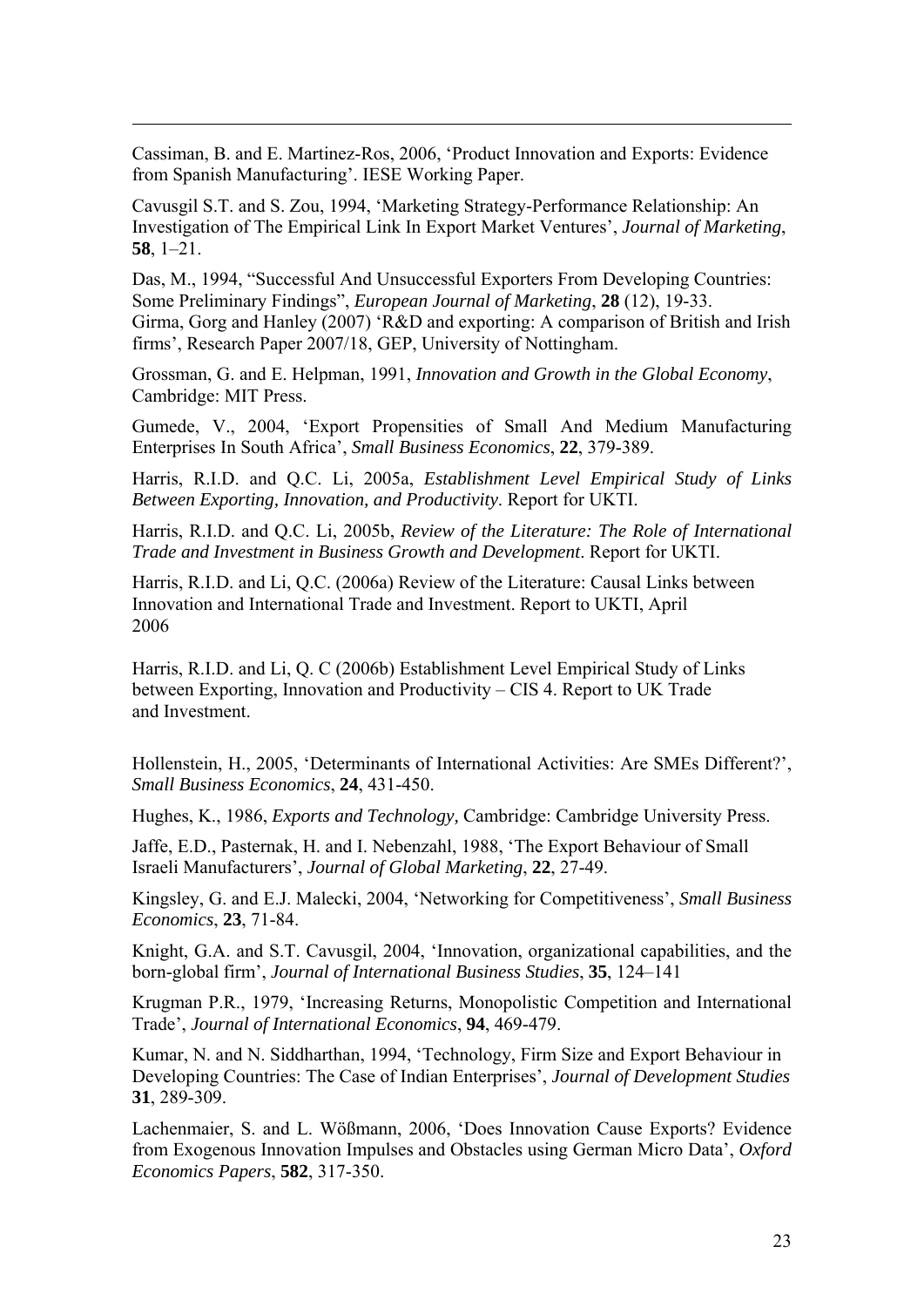Lages, L.F., C. Lages, and C.R. Lages, 2004, 'European Perspectives on Export Performance Determinants: An Exploratory Study', FEUNL Working Paper No. 444.

1

Lautanen, T., 2000, 'Modelling Small Firms' Decisions to Export- Evidence From Manufacturing Firms in Finland', *Small Business Economics*, **14**,107-124.

Lefebvre, E., L.A. Lefebvre and M. Bourgault, 1998, 'R&D-related Capabilities as Determinants of Export Performance', *Small Business Economics*, **10**, 365–377

Lefebvre, E. and L.A. Lefebvre, 2001, 'Innovative Capabilities as Determinants of Export Performance and Behaviour: A Longitudinal Study of Manufacturing SMEs', in

Kleinknecht, A. and P. Monhen (eds.), *Innovation and Firm Performance: Econometric Explorations of Survey Data*, Palgrave MacMillan Press, London.

Maddala, G.S., 1983, *Limited-Dependent and Qualitative Variables in Econometrics*, Cambridge, Massachusetts: Cambridge University Press.

McDougall, P., S. Shane and B. Oviatt, 1994, 'Explaining the Formation of International Ventures: The Limits of Theories from International Business Research', in W. Bygrave, S. Birley, N. Churchill, E. Gatewood, F. Hoy, R. Keeley and W. Wetzel, (eds.), *Frontiers of Entrepreneurship Research*, Babson College: Massachusetts, pp. 535–549.

Miesenbock, K.J., 1988, "Small Businesses and Exporting: A Literature Review", *International Small Business Journal*, **6**(1), 42-61.

Nassimbeni, G., 2001, 'Technology, Innovation Capacity, and the Export Attitude of Small Manufacturing Firms: a Logit/Tobit Model', *Research Policy*, **30**, 245–262.

Requena-Silvente, F., 2005, 'The Decision to Enter and Exit Foreign Markets: Evidence from UK SMEs', *Small Business Economics*, **25**, 237-253.

Roberts, M. and J.R. Tybout, 1997, 'The Decision to Export in Colombia: An Empirical Model of Entry with Sunk Costs', *American Economic Review*, **87**, 545-564.

Rogers, M., 2004, 'Networks, Firm Size and Innovation', *Small Business Economics*, **22**, 141-153.

Roper, S. and J.H. Love, 2002 'Innovation and Export Performance: Evidence from UK and German Manufacturing Plants', *Research Policy*, **31**, 1087-1102.

Roper S., J.H. Love and D. Anon Higon, 2006, 'The Determinants of Export Performance: Evidence for Manufacturing Plants in Ireland and Northern Ireland', *Scottish Journal of Political Economy*, **53**, 586-615.

Smith, V., E.S. Madsen, M. Dilling-Hansen, 2002, Export Performance and Investment in R&D, Aarhus: The Danish Institute for Studies in Research and Research Policy, Working Paper 2002/4.

Vernon, R., 1966, 'International Investment and International Trade in the Product Cycle', *Quarterly Journal of Economics*, **80**, 190-207.

Yang, C.H., J.R. Chen, and W.B. Chuang, 2004, 'Technology and Export Decision', *Small Business Economics*, **22**, 349-364.

Wagner, J. (2007) "Exports and Productivity: A Survey of the Evidence from Firm-level Data," The World Economy, Blackwell Publishing, vol. 30(1), pages 60-82,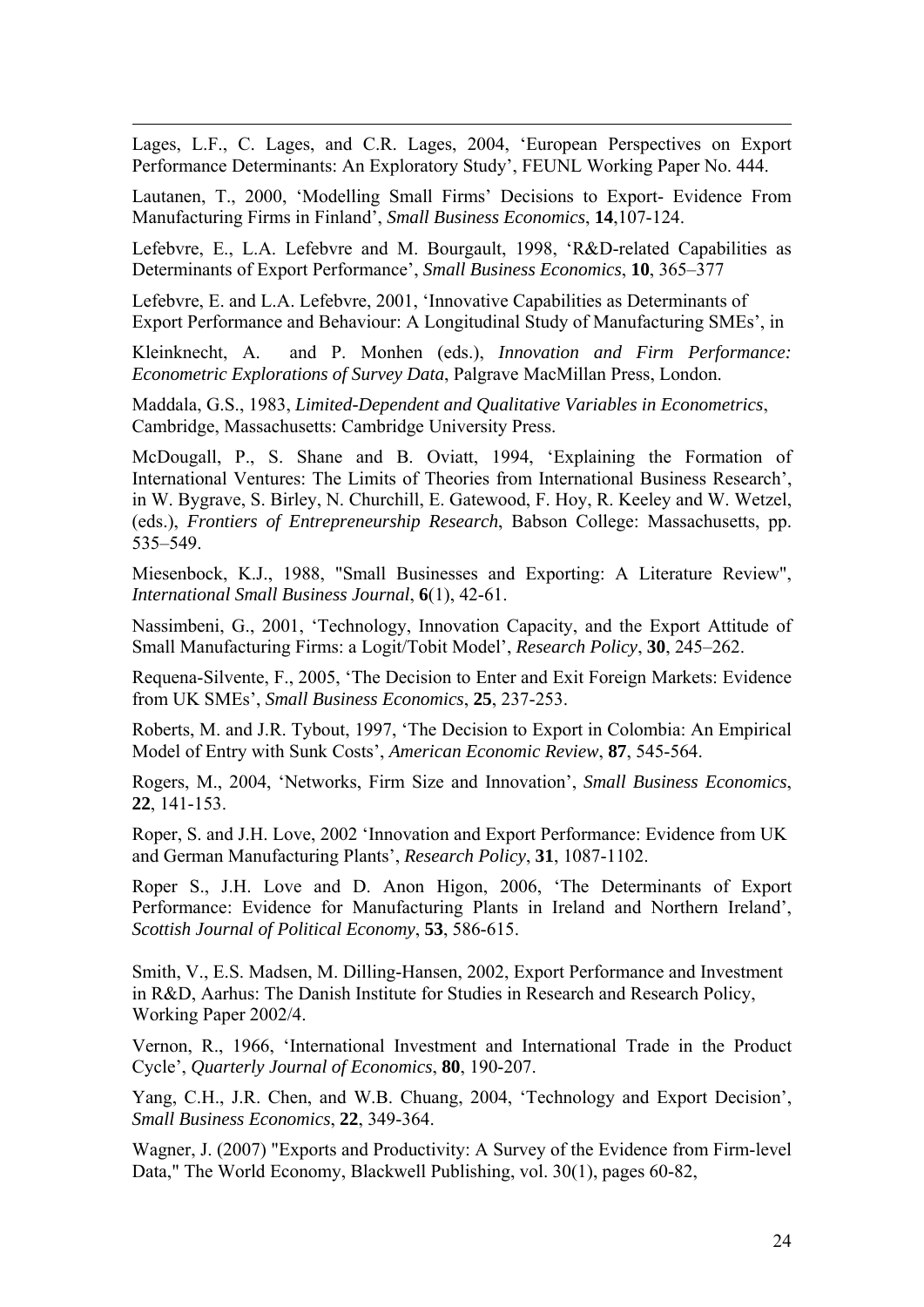Wakelin, K., 1998, 'Innovation and Export Behaviour at the Firm Level', *Research Policy*, **267**, 829–841.

Welch L.S. and F. Wiedersheim-Paul, 1980, 'Initial Exports — a Marketing Failure?', *Journal of Management Studies*, **17**, 334–344.

Zhao, H. and H. Li, 1997, 'R&D and Exports: An Empirical Analysis of Chinese Manufacturing Firms', *Journal of High Technology Management Research*, **8**(1), 89– 105.

|                |            | Export Data     |           |                 |
|----------------|------------|-----------------|-----------|-----------------|
|                | Unweighted |                 | Weighted  |                 |
|                | Frequency  | Percent $(\% )$ | Frequency | Percent $(\% )$ |
| Yes            | 1718       | 22.9            | 1302      | 17.3            |
| N <sub>0</sub> | 5765       | 76.8            | 6189      | 82.5            |
| Don't know     | 22         | $\cdot$ 3       | 14        |                 |
| Total          | 7505       | 100.0           | 7505      | 100.0           |

**TABLE I** 

*Source*: Author's calculation using the ASBS 2004 dataset.

1

|         |             |                 | <b>Innovation Data</b> |             |               |                 |
|---------|-------------|-----------------|------------------------|-------------|---------------|-----------------|
|         |             | Unweighted Data |                        |             | Weighted Data |                 |
|         |             |                 | Percentage             |             |               | Percentage      |
|         | Frequencies | Percentage      | (excluding DKs)        | Frequencies | Percentage    | (excluding DKs) |
| Product | 1390        | 19%             | 38%                    | 1056        | 14%           | 28%             |
| None    | 2313        | 31%             | 62%                    | 2663        | 35%           | 72%             |
| DK/NA   | 3802        | 51%             |                        | 3786        | 50%           |                 |
| Total   | 7505        | 100%            | 100%                   | 7505        | 100%          | 100%            |
|         |             |                 |                        |             |               |                 |
| Process | 1048        | 14%             | 28%                    | 753         | 10%           | 20%             |
| None    | 2667        | 36%             | 72%                    | 2968        | 40%           | 80%             |
| DK/NA   | 3790        | 50%             | -                      | 3784        | 50%           |                 |
| Total   | 7505        | 100%            | 100%                   | 7505        | $100\%$       | 100%            |

**TABLE II** 

*Source***:** Author's calculation using the ASBS 2004 dataset.

# **TABLE III**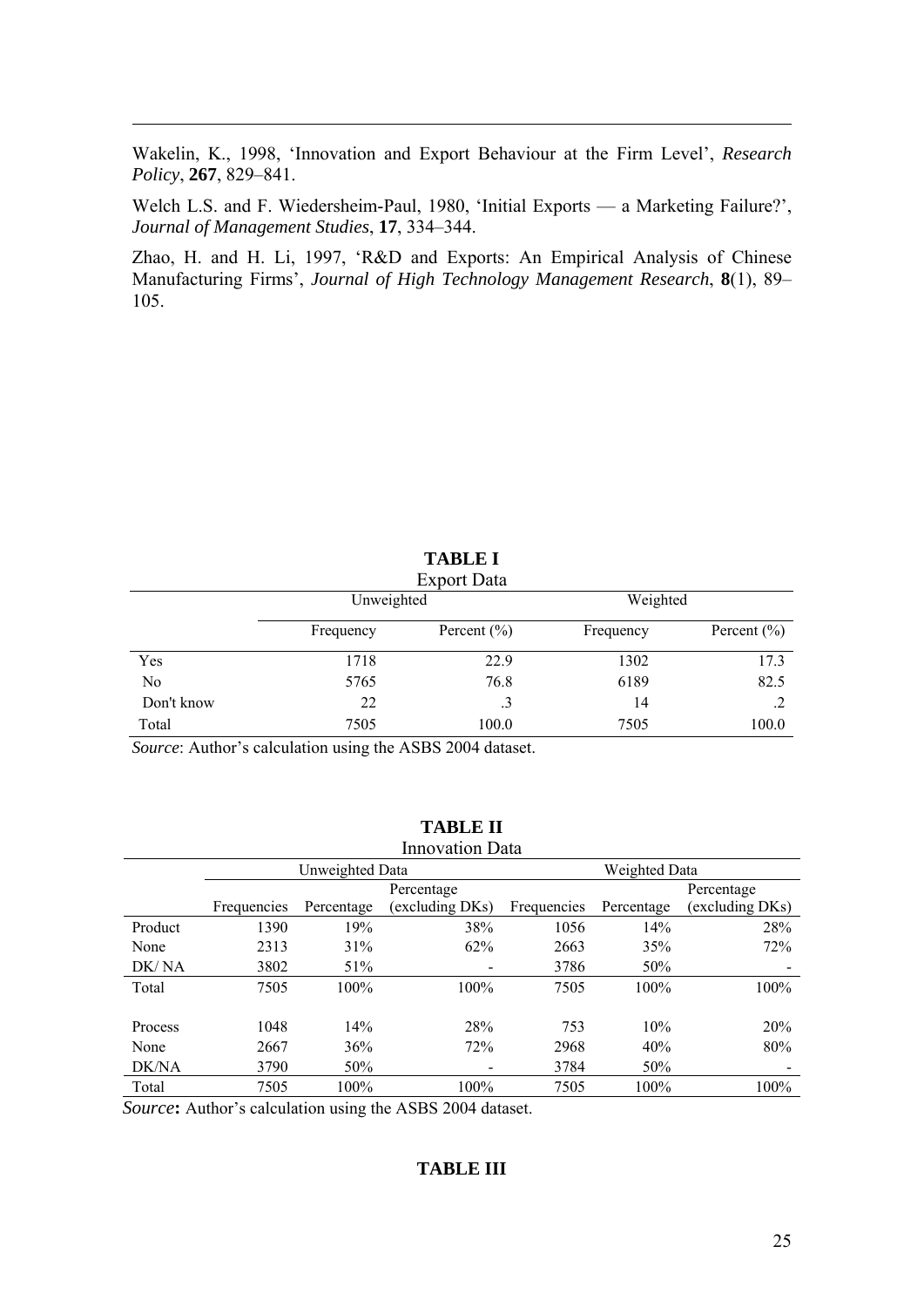|                                  |           | Exporting and Innovation in UK SMEs (figures are percentages, %) |       |
|----------------------------------|-----------|------------------------------------------------------------------|-------|
|                                  | Exporters | Non-Exporters                                                    | Total |
| <b>Product Innovation</b>        | 43.3      | 25.6                                                             | 28.4  |
| Process Innovation               | 26.9      | 18.9                                                             | 20.3  |
| <b>Either Product or Process</b> | 477       | 30.7                                                             | 33.6  |
| <b>Both Product and Process</b>  | 20.9      | 13.5                                                             | 14.7  |
| Only Prod. Innovation            | 28.4      | 14.6                                                             | 16.7  |
| Only Proc. Innovation            | 10.2      | 71                                                               | 75    |

*Source*: Author's calculation using weighted data from the ASBS 2004 dataset

1

| <b>Industry</b>                                    | Export $(\% )$ | <b>Product</b><br>innovation $(\% )$ | <b>Process</b><br>innovation $(\% )$ |  |
|----------------------------------------------------|----------------|--------------------------------------|--------------------------------------|--|
| Agriculture, Hunting and Forestry                  | 5              | 17                                   | 9                                    |  |
| Fishing                                            | 1              | 15                                   | 9                                    |  |
| Mining and Quarrying                               | 19             | 28                                   | 16                                   |  |
| Manufacturing                                      | 29             | 32                                   | 28                                   |  |
| Electricity, Gas and Water Supply                  | 3              | 96                                   | 3                                    |  |
| Construction                                       | 6              | 22                                   | 17                                   |  |
| Retail Trade                                       | 15             | 38                                   | 19                                   |  |
| Wholesale Trade and Commission Trade               | 33             | 23                                   | 14                                   |  |
| Motor Vehicles and Motorcycles                     | 14             | 13                                   | 21                                   |  |
| <b>Hotels and Restaurants</b>                      | 14             | 27                                   | 19                                   |  |
| Land Transport, transport via Pipelines            | 5              | 25                                   | 9                                    |  |
| Water Transport                                    | 13             | 100                                  | 100                                  |  |
| Air Transport                                      | 64             | 26                                   | 10                                   |  |
| <b>Storage and Supporting Transport Activities</b> | 42             | 12                                   | 14                                   |  |
| Post, Storage and Communication                    | 16             | 19                                   | 12                                   |  |
| <b>Financial Services</b>                          | 16             | 23                                   | 22                                   |  |
| Real Estate, Renting and Business Activities       | 22             | 31                                   | 21                                   |  |
| Education                                          | 8              | 30                                   | 34                                   |  |
| Health and Social Work                             | 6              | 43                                   | 31                                   |  |

**TABLE IV:**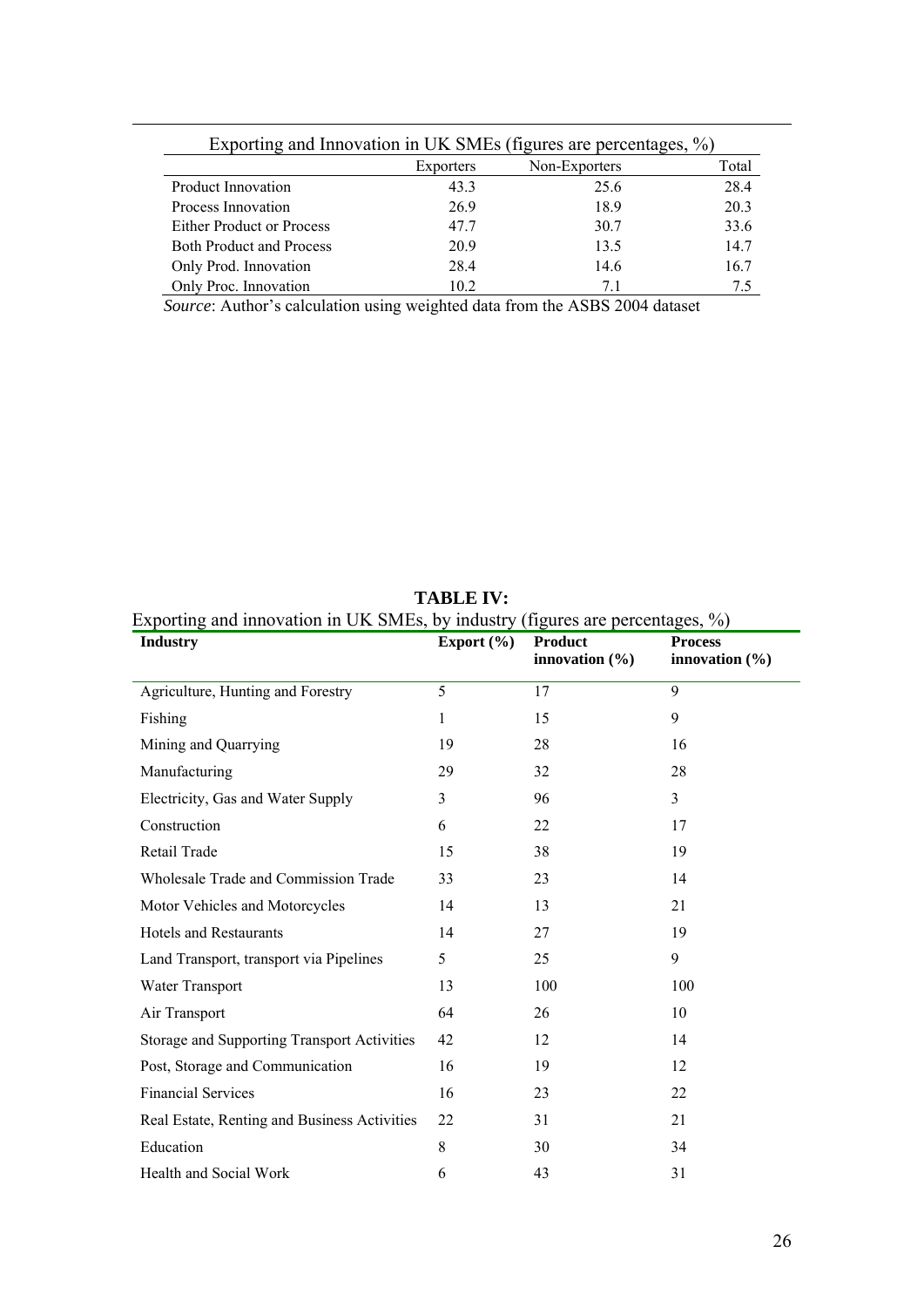| Other Services |  | ຳເ |
|----------------|--|----|

*Source*: Author's calculation using weighted data from the ASBS 2004 dataset

|  |  | <b>TABLE V</b> |  |                                  |  |
|--|--|----------------|--|----------------------------------|--|
|  |  |                |  | $1:1$ $\wedge$ $\cap$ $\cap$ $1$ |  |

|                              | Variable Definitions used in the ASBS dataset for 2004                            |
|------------------------------|-----------------------------------------------------------------------------------|
| Variable                     | Definitions                                                                       |
| Export                       | Whether the business sold goods and services outside the UK (coded 1) or not      |
|                              |                                                                                   |
| Process                      | Whether the business had introduced any process innovation as defined in the text |
| Innovation                   | $(coded 1)$ or not                                                                |
| Product                      | Whether the business had introduced any product innovation as defined in the text |
| Innovation                   | $(coded 1)$ or not                                                                |
| <b>Firm Characteristics</b>  |                                                                                   |
| <b>Size</b>                  | Business size broken down into size-bands (none=0, micro=1-9, small=10-49,        |
|                              | medium=50-250 employees)                                                          |
| New Business                 | Dummy variable $=1$ if business has been trading for less than 4 years            |
| Multi plant                  | Dummy coded 1 when business operates in more than 1 site                          |
| UK-owned                     | Dummy coded 1 if business $i$ has a majority of directors born in UK              |
| Legal status                 | Legal status of the business (company=1, partnership=2, sole proprietor=3)        |
| Family-owned                 | Dummy coded 1 if business $i$ is family owned                                     |
| ICT-user                     | Dummy coded 1 if business $i$ uses ICT                                            |
| <b>Owner Characteristics</b> |                                                                                   |
| Owner+46                     | Dummy coded 1 if the owner is older than 46                                       |
| Gender Majority              | Dummy coded 1 if there is a majority of male managers or directors                |
| Qualifications               | Highest degree attained (other=1, A-level or GCSE's or equivalent=2, Higher       |
|                              | $degree=3)$                                                                       |
| <b>Business Strategy</b>     |                                                                                   |
| Networker                    | Dummy coded 1 if business has sought external advice or member of a trade         |
|                              | association as proxy for networker/isolationist                                   |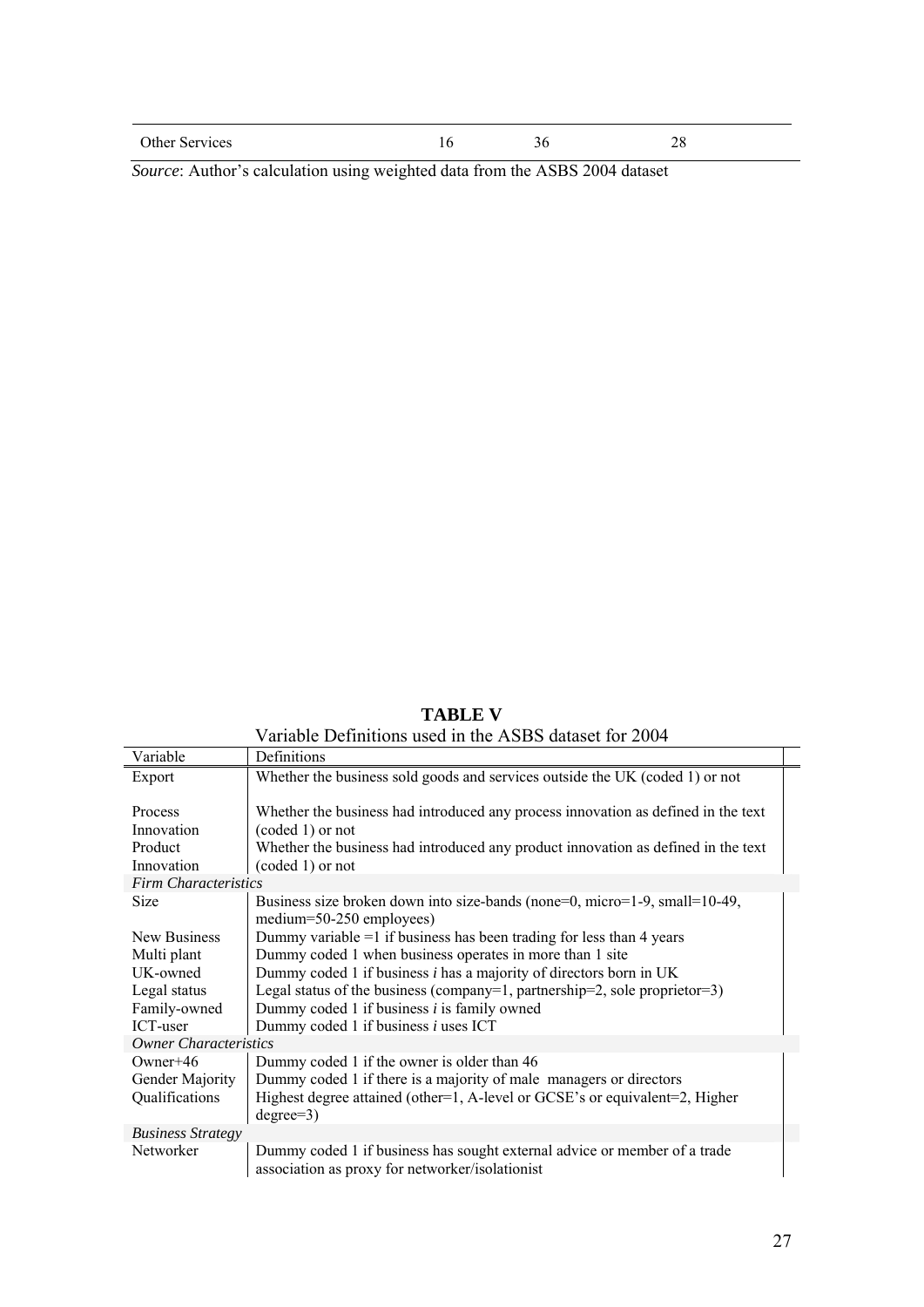| BS Newprod<br><b>BS</b> Reinvest | Dummy coded 1 if business plans to introduce new products as strategy to grow<br>Dummy coded 1 if business plans to reinvest any profit made |
|----------------------------------|----------------------------------------------------------------------------------------------------------------------------------------------|
| <b>Business Environment</b>      |                                                                                                                                              |
| Obs fin<br>Obs comp              | Dummy coded 1 if major obstacle for the business is finance<br>Dummy coded 1 if major obstacle for the business is competition               |
| Industry                         | Business industry (1=primary, 2=manufacturing, 3=construction, 5=services)                                                                   |
| Region                           | Dummy variable $=1$ if business located in particular region                                                                                 |

**TABLE VI** 

Determinants of UK SME's Export Behaviour and the role of Product Innovation

|                              | <b>Model A</b>                  |          |                                 |          | <b>Model B</b>                  |          |
|------------------------------|---------------------------------|----------|---------------------------------|----------|---------------------------------|----------|
|                              | Probit                          |          |                                 |          | 2-Stage Estimation              |          |
| Dependent Var.               | <b>Export</b>                   |          | <b>Export</b>                   |          | <b>Prod Innovation</b>          |          |
|                              | $\partial \hat{p} / \partial x$ | Std.err. | $\partial \hat{p} / \partial x$ | Std.err. | $\partial \hat{p} / \partial x$ | Std.err. |
| Prod. Innovation             | $0.113***$                      | (0.034)  | $0.487***$                      | (0.137)  |                                 |          |
| <b>Firm Characteristics</b>  |                                 |          |                                 |          |                                 |          |
| Micro $(1/9)$                | 0.005                           | (0.052)  | $-0.052$                        | (0.049)  | $0.143**$                       | (0.044)  |
| Small (10/49)                | $-0.009$                        | (0.059)  | $-0.066$                        | (0.059)  | $0.167***$                      | (0.050)  |
| Medium(50/250)               | 0.057                           | (0.064)  | $-0.007$                        | (0.066)  | $0.181**$                       | (0.058)  |
| Multiplant                   | $-0.008$                        | (0.037)  | $-0.144**$                      | (0.056)  |                                 |          |
| New-business                 | $-0.162***$                     | (0.049)  | $-0.274***$                     | $-0.052$ |                                 |          |
| UK-owned                     | $-0.146**$                      | (0.055)  | $-0.129*$                       | (0.056)  | $-0.067$                        | (0.055)  |
| ICT user                     | $0.158*$                        | (0.073)  | $0.167*$                        | (0.071)  |                                 |          |
| Family-Bus                   | $-0.082*$                       | (0.035)  | $-0.087*$                       | (0.035)  | 0.026                           | (0.035)  |
| Partnership                  | $-0.162***$                     | (0.037)  | $-0.155***$                     | (0.037)  | $-0.060$                        | (0.052)  |
| Sole proprietor              | $-0.162**$                      | (0.053)  | $-0.163**$                      | (0.050)  | 0.017                           | (0.056)  |
| <b>Owner Characteristics</b> |                                 |          |                                 |          |                                 |          |
| Age $>46$                    |                                 |          |                                 |          | 0.015                           | (0.035)  |
| A-lev. or GCSE's             | 0.014                           | (0.075)  | 0.048                           | (0.047)  | 0.037                           | (0.045)  |
| <b>Higher Degree</b>         | 0.056                           | (0.047)  | 0.066                           | (0.041)  | 0.033                           | (0.042)  |
| <b>Strategic Decisions</b>   |                                 |          |                                 |          |                                 |          |
| Net-worker                   | $-0.019$                        | (0.034)  | $-0.006$                        | (0.034)  |                                 |          |
| <b>BS</b> Reinvest           |                                 |          |                                 |          | $0.094*$                        | (0.041)  |
| BS new products              |                                 |          |                                 |          | $0.258***$                      | (0.036)  |
| <b>Business Environment</b>  |                                 |          |                                 |          |                                 |          |
| Comp obst                    | $0.093*$                        | (0.039)  | $0.090*$                        | (0.039)  |                                 |          |
| Finance obst                 |                                 |          |                                 |          | $0.370***$                      | $-0.092$ |
|                              |                                 |          |                                 |          |                                 |          |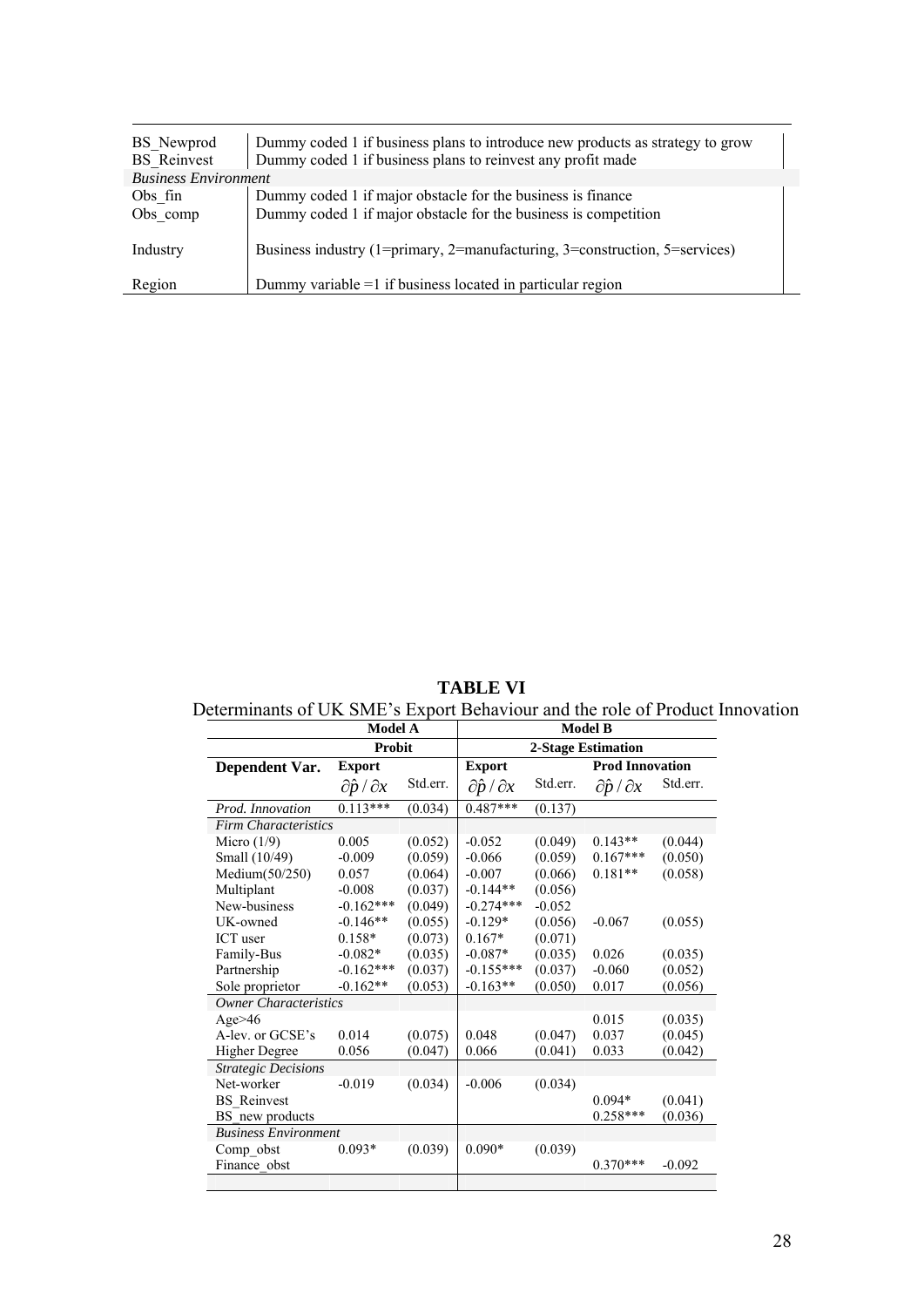| <b>Industry Effects</b> | Yes        | Yes        | Yes.       |  |
|-------------------------|------------|------------|------------|--|
| <b>Regional Effects</b> | Yes        | Yes        | Yes        |  |
| $Log-L$                 | $-1115.63$ | $-1113.49$ | $-1825.01$ |  |
| Observations            | 2163       | 2163       | 2918       |  |

1

*Notes*: weighted regression was used with ASBS data. For variable definitions, see Table V. \*\*\* significant at 1%-level, \*\* significant at 5%-level, \*significant at 10%-level, standard errors in parentheses. Regional and industry dummies included but not reported.

**TABLE VII** 

The Impact of Process Innovation on Export Decision of UK SMEs

|                              | <b>Model A</b>                  |          | <b>Model B</b>                  |          |                                 |          |
|------------------------------|---------------------------------|----------|---------------------------------|----------|---------------------------------|----------|
|                              | Probit                          |          | <b>2-Stage Estimation</b>       |          |                                 |          |
| Dependent var.               | <b>Export</b>                   |          | <b>Export</b>                   |          | <b>Process Innovation</b>       |          |
|                              | $\partial \hat{p} / \partial x$ | Std.err. | $\partial \hat{p} / \partial x$ | Std.err. | $\partial \hat{p} / \partial x$ | Std.err. |
| Process                      | $0.097**$                       | (0.035)  | $0.490**$                       | (0.154)  |                                 |          |
| <i>Innovation</i>            |                                 |          |                                 |          |                                 |          |
| <b>Firm Characteristics</b>  |                                 |          |                                 |          |                                 |          |
| Micro $(1-9)$                | 0.009                           | (0.052)  | $-0.036$                        | (0.050)  | $0.125*$                        | (0.049)  |
| Small (10-49)                | $-0.007$                        | (0.058)  | $-0.049$                        | (0.058)  | $0.147**$                       | (0.052)  |
| Medium(50/250)               | 0.060                           | (0.064)  | 0.001                           | (0.066)  | $0.184**$                       | (0.060)  |
| Multiplant                   | $-0.004$                        | (0.037)  | $-0.058$                        | (0.039)  | $0.117**$                       | (0.039)  |
| New-business                 | $-0.147**$                      | (0.051)  | $-0.144**$                      | (0.055)  |                                 |          |
| UK-owned                     | $-0.132*$                       | (0.056)  | $-0.111*$                       | (0.056)  | $-0.082$                        | (0.056)  |
| ICT user                     | $0.144*$                        | (0.070)  | $0.257***$                      | 0.071    | $0.319***$                      | (0.045)  |
| Family-Bus                   | $-0.077*$                       | (0.034)  | 0.102                           | (0.085)  | $0.150*$                        | (0.061)  |
| Partnership                  | $-0.169***$                     | (0.035)  | $-0.158***$                     | (0.036)  | $-0.050$                        | (0.044)  |
| Sole proprietor              | $-0.158**$                      | (0.053)  | $-0.170***$                     | (0.048)  | 0.043                           | (0.056)  |
| <b>Owner Characteristics</b> |                                 |          |                                 |          |                                 |          |
| Age $>46$                    |                                 |          |                                 |          | $-0.056$                        | (0.033)  |
| A-lev or GCSE's              | 0.071                           | (0.047)  | 0.068                           | (0.047)  | $-0.017$                        | (0.043)  |
| <b>Higher Degree</b>         | $0.092*$                        | (0.041)  | $0.096*$                        | (0.041)  | $-0.026$                        | (0.039)  |
| <b>Strategic Decisions</b>   |                                 |          |                                 |          |                                 |          |
| Net-worker                   | $-0.017$                        | (0.034)  | $-0.013$                        | (0.034)  |                                 |          |
| <b>BS</b> Reinvest           |                                 |          |                                 |          | $0.089*$                        | (0.041)  |
| BS new products              |                                 |          |                                 |          | $0.220***$                      | (0.036)  |
| <b>Business Environment</b>  |                                 |          |                                 |          |                                 |          |
| Comp obst                    | $0.097*$                        | (0.039)  | 0.065                           | (0.040)  | 0.064                           | (0.037)  |
| Finance obst                 |                                 |          |                                 |          | 0.014                           | (0.064)  |
|                              |                                 |          |                                 |          |                                 |          |
| <b>Industry Effects</b>      | Yes                             |          | Yes                             |          | Yes                             |          |
| <b>Regional Effects</b>      | Yes                             |          | Yes                             |          | Yes                             |          |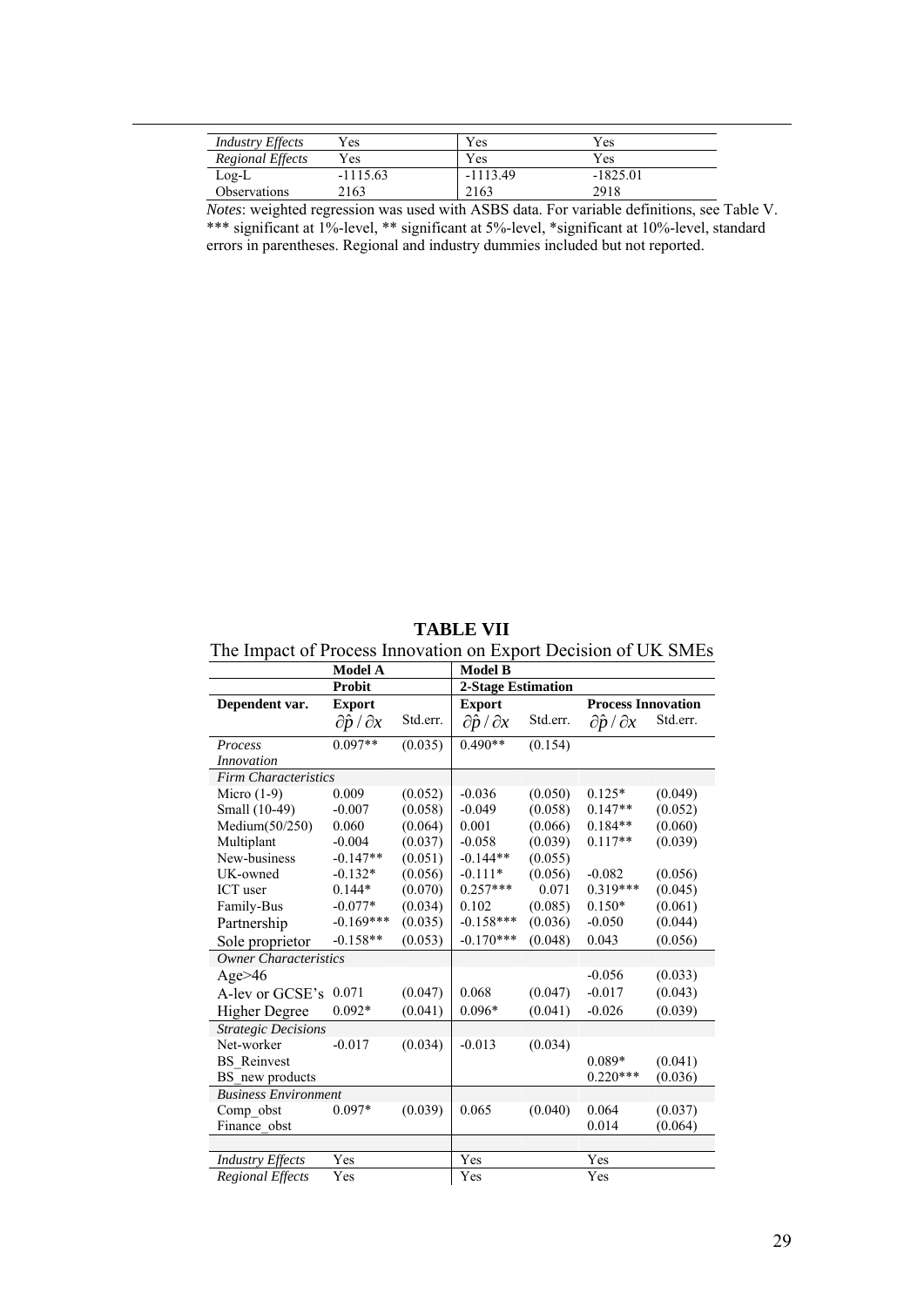| $Log-L$             | $\Omega$<br>$1^{\sim}1$ | 18.37<br>- 1 | 1747.28<br>$-1$ |  |
|---------------------|-------------------------|--------------|-----------------|--|
| <b>Jbservations</b> | 2169                    | 2169         | 2926            |  |

*Notes*: weighted regression was used with ASBS data. For variable definitions, see Table V. \*\*\* significant at 1%-level, \*\* significant at 5%-level, \*significant at 10%-level, standard errors in parentheses. Regional and industry dummies included but not reported.

### **TABLE VIII**

Complementarities between Product and Process Innovation and the Export Decision of

| <b>UK SMEs</b>               |                                 |          |                                 |          |  |
|------------------------------|---------------------------------|----------|---------------------------------|----------|--|
|                              | <b>Model A</b>                  |          | <b>Model B</b>                  |          |  |
|                              | <b>Probit</b>                   |          | 2-Stage                         |          |  |
| Dependent var.               | <b>Export</b>                   |          | <b>Export</b>                   |          |  |
|                              | $\partial \hat{p} / \partial x$ | Std.err. | $\partial \hat{p} / \partial x$ | Std.err. |  |
| <b>Product Innovation</b>    | 0.088*                          | (0.037)  | $0.566*$                        | (0.258)  |  |
| <b>Process Innovation</b>    | 0.064                           | (0.039)  | $-0.247$                        | (0.326)  |  |
| <b>Firm Characteristics</b>  |                                 |          |                                 |          |  |
| Micro $(1-9)$                | 0.003                           | (0.052)  | $-0.036$                        | (0.051)  |  |
| Small (10-49)                | $-0.015$                        | (0.059)  | $-0.051$                        | (0.060)  |  |
| Medium(50/250)               | 0.045                           | (0.065)  | 0.026                           | (0.065)  |  |
| Multiplant                   | $-0.004$                        | (0.037)  | 0.017                           | (0.050)  |  |
| New-business                 | $-0.164***$                     | (0.049)  | $-0.144**$                      | (0.055)  |  |
| UK-owned                     | $-0.135*$                       | (0.056)  | $-0.149*$                       | (0.058)  |  |
| ICT user                     | $0.156*$                        | (0.071)  | $0.167*$                        | (0.072)  |  |
| Family-Bus                   | $-0.082*$                       | (0.035)  | $-0.095*$                       | (0.039)  |  |
| Partnership                  | $-0.160***$                     | (0.037)  | $-0.170***$                     | (0.035)  |  |
| Sole proprietor              | $-0.157**$                      | (0.054)  | $-0.159**$                      | (0.052)  |  |
| <b>Owner Characteristics</b> |                                 |          |                                 |          |  |
| A-lev or GCSE's              | 0.064                           | (0.047)  | 0.046                           | (0.047)  |  |
| Higher Degree                | $0.082*$                        | (0.041)  | 0.065                           | (0.048)  |  |
| <b>Strategic Decisions</b>   |                                 |          |                                 |          |  |
| Net-worker                   | $-0.015$                        | (0.034)  | $-0.013$                        | (0.034)  |  |
| <b>Business Environment</b>  |                                 |          |                                 |          |  |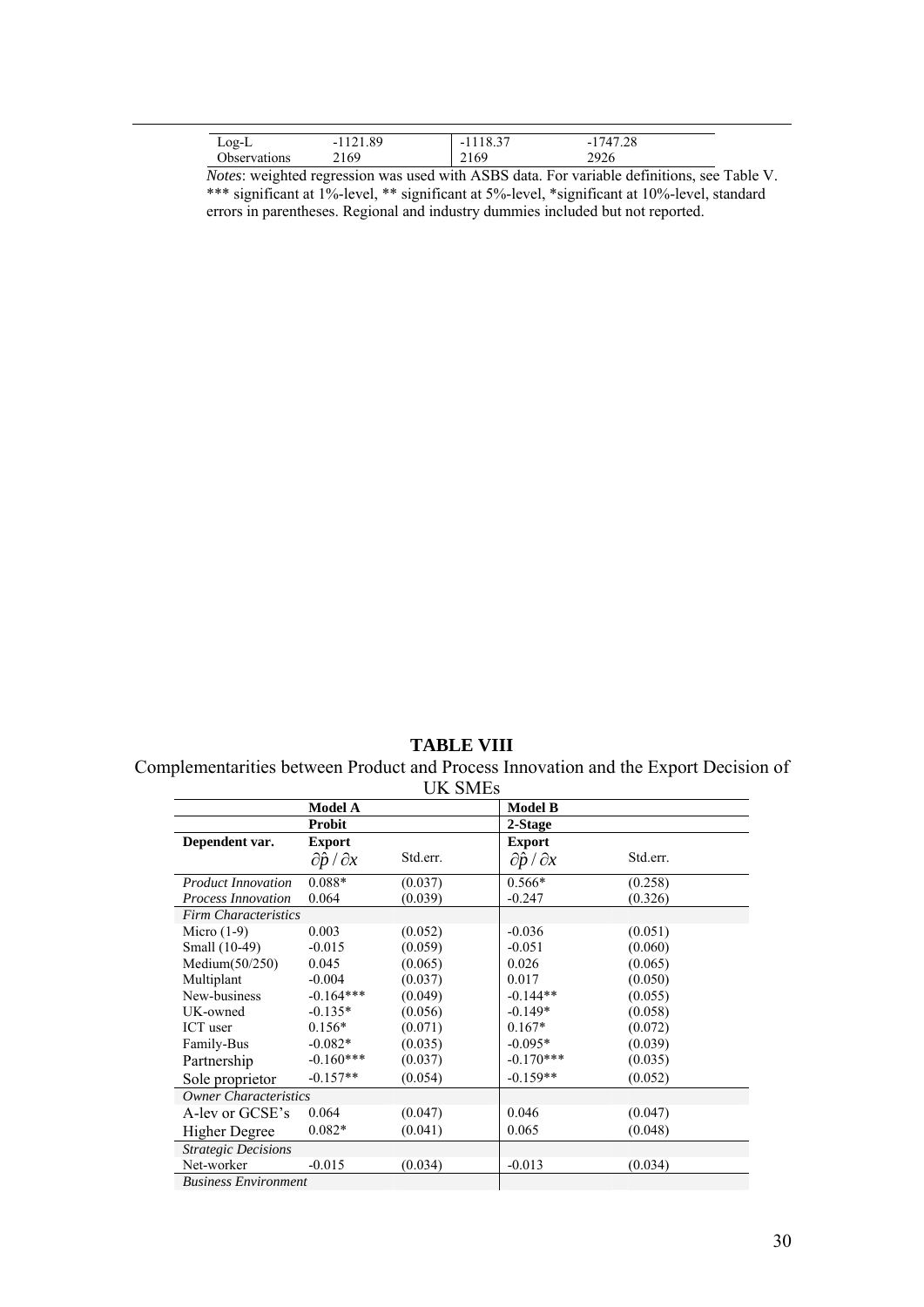| Comp obst               | $0.090*$    | (0.040) | $0.102*$   | (0.041) |
|-------------------------|-------------|---------|------------|---------|
| <b>Industry Effects</b> | Yes         |         | Yes        |         |
| Regional Effects        | Yes         |         | Yes        |         |
| $Log-L$                 | $-1104.403$ |         | $-1127.51$ |         |
| Observations            | 2148        |         | 2184       |         |

*Notes*: weighted regression was used with ASBS data. For variable definitions, see Table V. \*\*\* significant at 1%-level, \*\* significant at 5%-level, \*significant at 10%-level, standard errors in parentheses. Regional and industry dummies included but not reported.

**TABLE IX:**  The Importance of Exporting for Product Innovation

|                              | <b>Model A</b>                  |          | <b>Model B</b>                  |          |                                 |          |
|------------------------------|---------------------------------|----------|---------------------------------|----------|---------------------------------|----------|
|                              | Probit                          |          | <b>2-Stage Estimation</b>       |          |                                 |          |
| Dependent var.               | Prod. Innovation                |          | <b>Product Innovation</b>       |          | <b>Export</b>                   |          |
|                              | $\partial \hat{p} / \partial x$ | Std.err. | $\partial \hat{p} / \partial x$ | Std.err. | $\partial \hat{p} / \partial x$ | Std.err. |
| Export                       | $0.102*$                        | (0.040)  | 0.457                           | (0.272)  |                                 |          |
| <b>Firm Characteristics</b>  |                                 |          |                                 |          |                                 |          |
| Micro $(1-9)$                | $0.145***$                      | (0.044)  | 0.053                           | (0.049)  | 0.013                           | (0.052)  |
| Small (10-49)                | $0.169***$                      | (0.050)  | $0.143**$                       | (0.054)  | 0.005                           | (0.058)  |
| Medium(50/250)               | $0.178**$                       | (0.057)  | $0.162*$                        | (0.065)  | 0.079                           | (0.063)  |
| Multiplant                   |                                 |          |                                 |          | $-0.003$                        | (0.037)  |
| New-business                 |                                 |          |                                 |          | $-0.148**$                      | (0.052)  |
| UK-owned                     | $-0.058$                        | (0.055)  | 0.003                           | (0.066)  | $-0.150**$                      | (0.056)  |
| ICT user                     |                                 |          |                                 |          | $0.172*$                        | (0.068)  |
| Family-Bus                   | 0.031                           | (0.035)  | $0.088*$                        | (0.039)  | $-0.074*$                       | (0.034)  |
| Sole proprietor              | $-0.052$                        | (0.052)  | $-0.043$                        | (0.066)  | $-0.171***$                     | (0.035)  |
| Partnership                  | 0.028                           | (0.056)  | 0.089                           | (0.077)  | $-0.161**$                      | (0.052)  |
| <b>Owner Characteristics</b> |                                 |          |                                 |          |                                 |          |
| Age $>46$                    | 0.008                           | (0.035)  | 0.063                           | (0.035)  |                                 |          |
| A-lev or GCSE's              | 0.034                           | (0.045)  | 0.068                           | (0.048)  | 0.061                           | (0.047)  |
| Higher Degree                | 0.026                           | (0.042)  | 0.029                           | (0.046)  | $0.080*$                        | (0.041)  |
|                              |                                 |          |                                 |          |                                 |          |
| <b>Strategic Decisions</b>   |                                 |          |                                 |          |                                 |          |
| Networker                    |                                 |          |                                 |          | $-0.023$                        | (0.034)  |
| <b>BS</b> Reinvest           | $0.094*$                        | (0.041)  | $0.107*$                        | (0.043)  |                                 |          |
| BS new products              | $0.249***$                      | (0.036)  | $0.272***$                      | (0.036)  |                                 |          |
| <b>Business Environment</b>  |                                 |          |                                 |          |                                 |          |

*Business Environment*